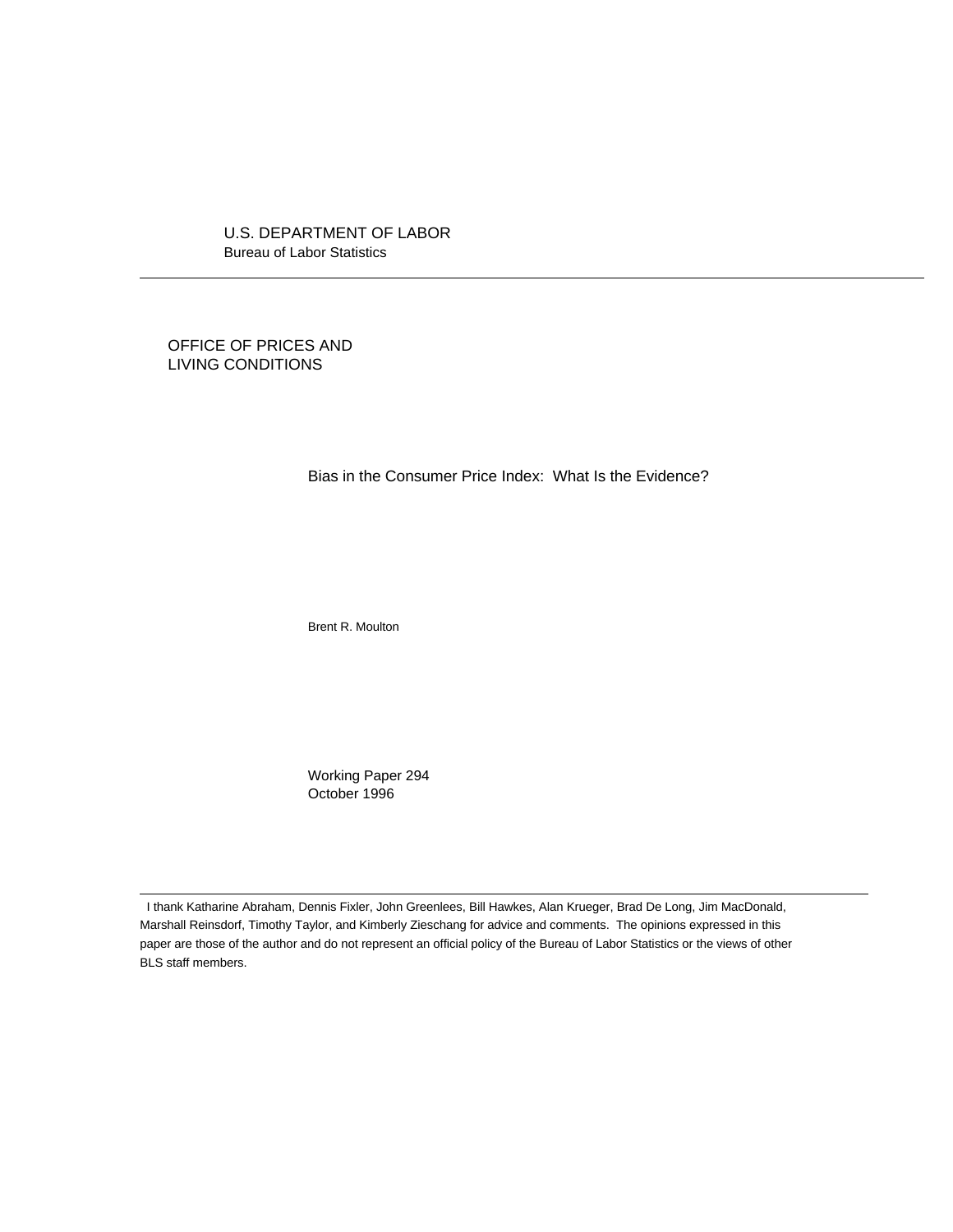Economists have noted for decades that the U.S. Consumer Price Index (CPI) may tend to overstate changes in the cost of living. But bias in the CPI became an important policy issue only recently, when it became part of the debate over a balanced budget. Alan Greenspan (1995) triggered this controversy in January 1995 when he told the Budget Committees of Congress, "[T]he official CPI may currently be overstating the increase in the true cost of living by perhaps 1/2 percent to 1-1/2 percent per year. ... If the annual inflation adjustments to indexed programs and taxes were reduced by 1 percentage point ... the annual level of the deficit will be lower by about \$55 billion after five years." Subsequently, the Senate Finance Committee (1995) held a series of hearings on the Consumer Price Index, and then appointed an advisory commission of experts to investigate the bias.<sup>1</sup> The panel's interim report estimated that the CPI has had a bias of 1.5 percent per year during recent years, and projected a bias of 1 percent per year in the future (Advisory Commission, 1995).

The public debate over bias in the CPI was preceded by a flurry of new research, much of it conducted by economists at the Bureau of Labor Statistics and other statistical agencies around the world, as well as by academic economists. This research focused on identifying and measuring the biases in the consumer price index. Table 1 summarizes a range of estimates that have been presented. The range is clearly quite wide. The diversity of beliefs is probably even greater than indicated in this tabulation, because several of the experts testifying before the Committee declined to give an estimate (for example,

-

 $1$  The commission is chaired by Michael Boskin. The members are Ellen Dulberger, Robert Gordon, Zvi Griliches, and Dale Jorgenson.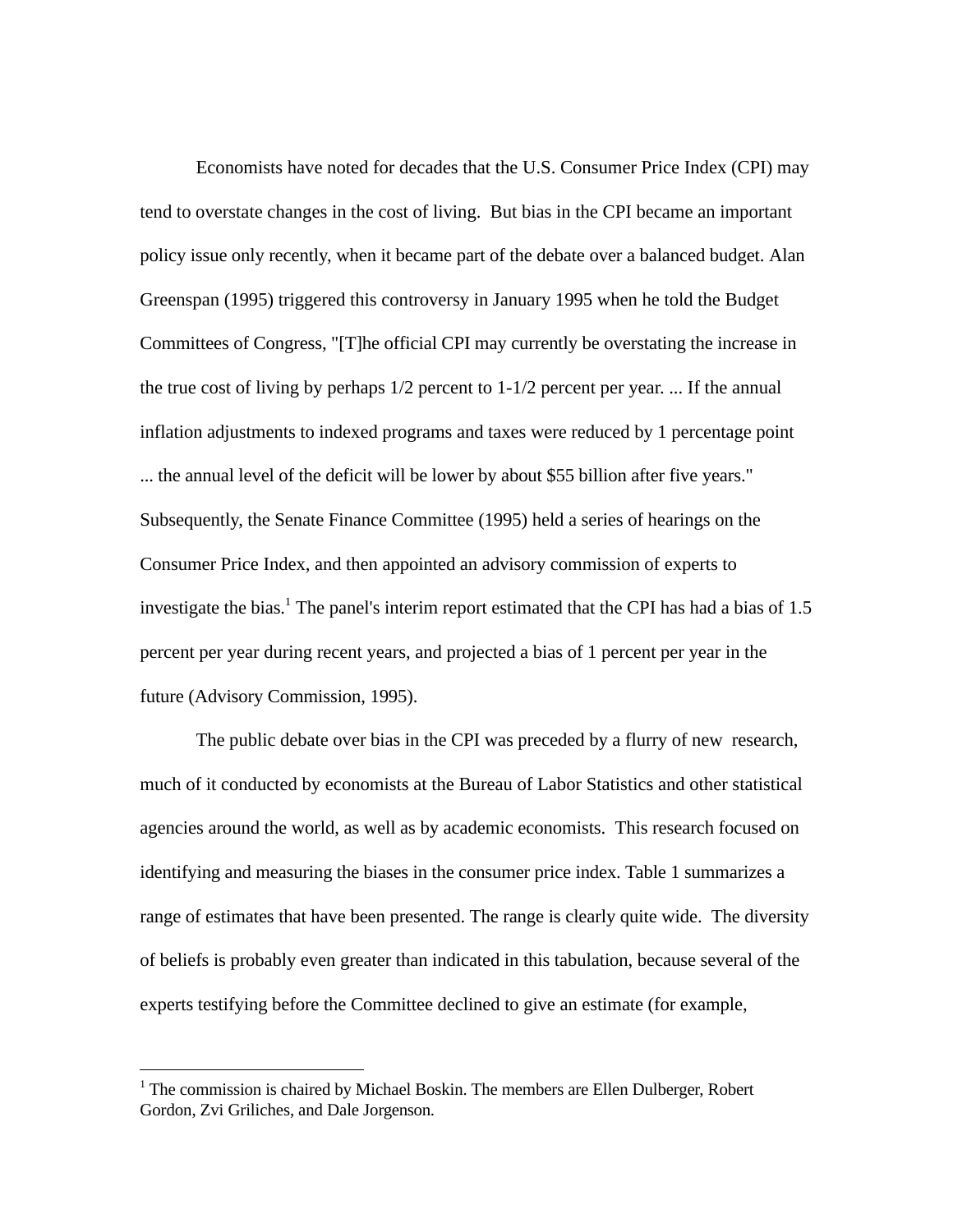Katharine Abraham, Janet Norwood, Robert Pollak, and Joel Popkin), and most of these individuals were critical of the larger estimates. In many cases, the same evidence has been interpreted in a number of different ways. Griliches (1995) said, "the Committee assumes that we already know that the CPI is overstated. But the scientific basis for this judgment is much weaker than the [Committee's] questions seem to imply ... The various 'guesstimates' in these sources are not independent of each other." For some of the sources of bias, the evidence is based on case studies of a small number of commodities. The differences between estimates seems to be largely determined by the willingness of experts to extrapolate from these case studies to estimates for broader categories of goods. The available research results may reflect a kind of selection effect, where researchers have tended to study the goods for which there is a strong presumption of possible bias-- computers, prescription drugs, etc.

Bias in the CPI impinges on most of the measurements economists make of economic growth and well-being. The CPI is often used directly to deflate nominal measures to "real" units, such as real wages. The CPI component indexes are also used by the Bureau of Economic Analysis to deflate personal consumption expenditures in constructing the national income accounts, so biases in the CPI could lead to biased measures of real growth and productivity.<sup>2</sup> The poverty thresholds are an example of another important economic indicator that is escalated by the CPI. As an example of the potential impact of CPI bias, consider the lower endpoint of the interval estimate given by

 $\overline{a}$ 

 $2^2$  Components of the producer price index and import and export price indexes are also used to deflate components of the national accounts, and presumably are affected by some of the same biases as the CPI.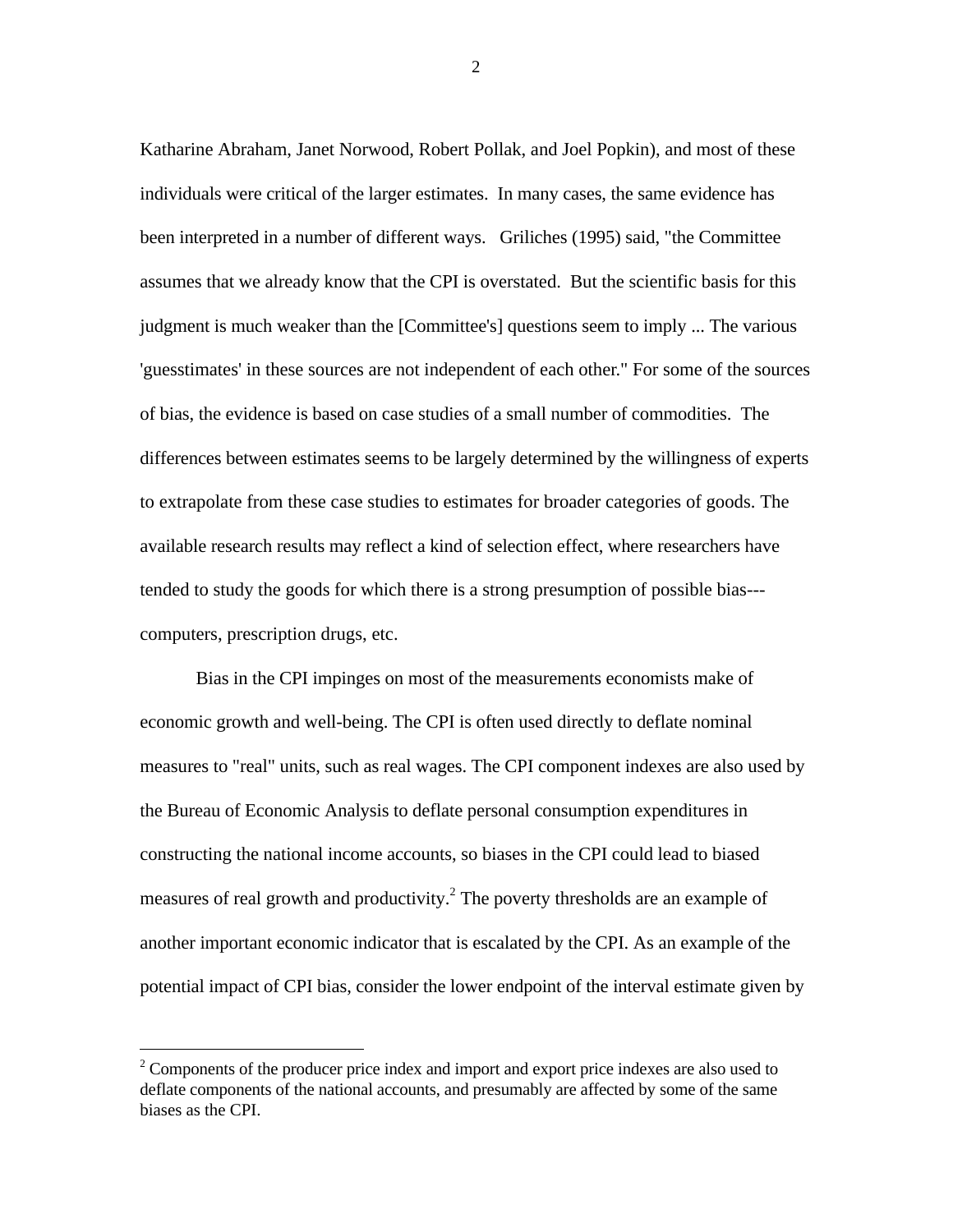the CPI Advisory Commission, an upward bias of 0.7 percent per year. Over a 25 year period, a bias of that magnitude would cause the growth of quantities deflated by the CPI, such as real wages, to be understated by 19 percent. Bias of this magnitude substantially affects how we assess the growth of our economy and the well-being of its members. Larger biases would have a more dramatic impact. The upper endpoint of the estimate given by the CPI Advisory Commission is 2.0 percent per year, which over a 25 year period would imply that growth of real quantities are understated by about 64 percent.

Teachers of economics may find that the discussion of bias in the CPI provides a useful case study in economic data and policy. Most of the biases discussed below are related to simple economic theories that are usually taught in a principles course. Discussion of the CPI may provide students with an interesting application of economic theory that has important policy implications, and also teaches them some of the difficulties associated with measurement of economic variables.

In this article I do not intend to provide another set of "guesstimates." However, for economists who are consumers of the information contained in the CPI -- or of the related data derived in part from using the CPI to make adjustments, such as the GDP accounts, productivity, and real wages -- it may be useful to describe how the CPI is constructed and then to review the recent evidence on bias in the CPI. I begin with a brief description of the CPI program's sampling and estimation methods. Then, I will review the evidence on each of the sources of bias, trying to indicate the nature of the evidence and its strengths and weaknesses.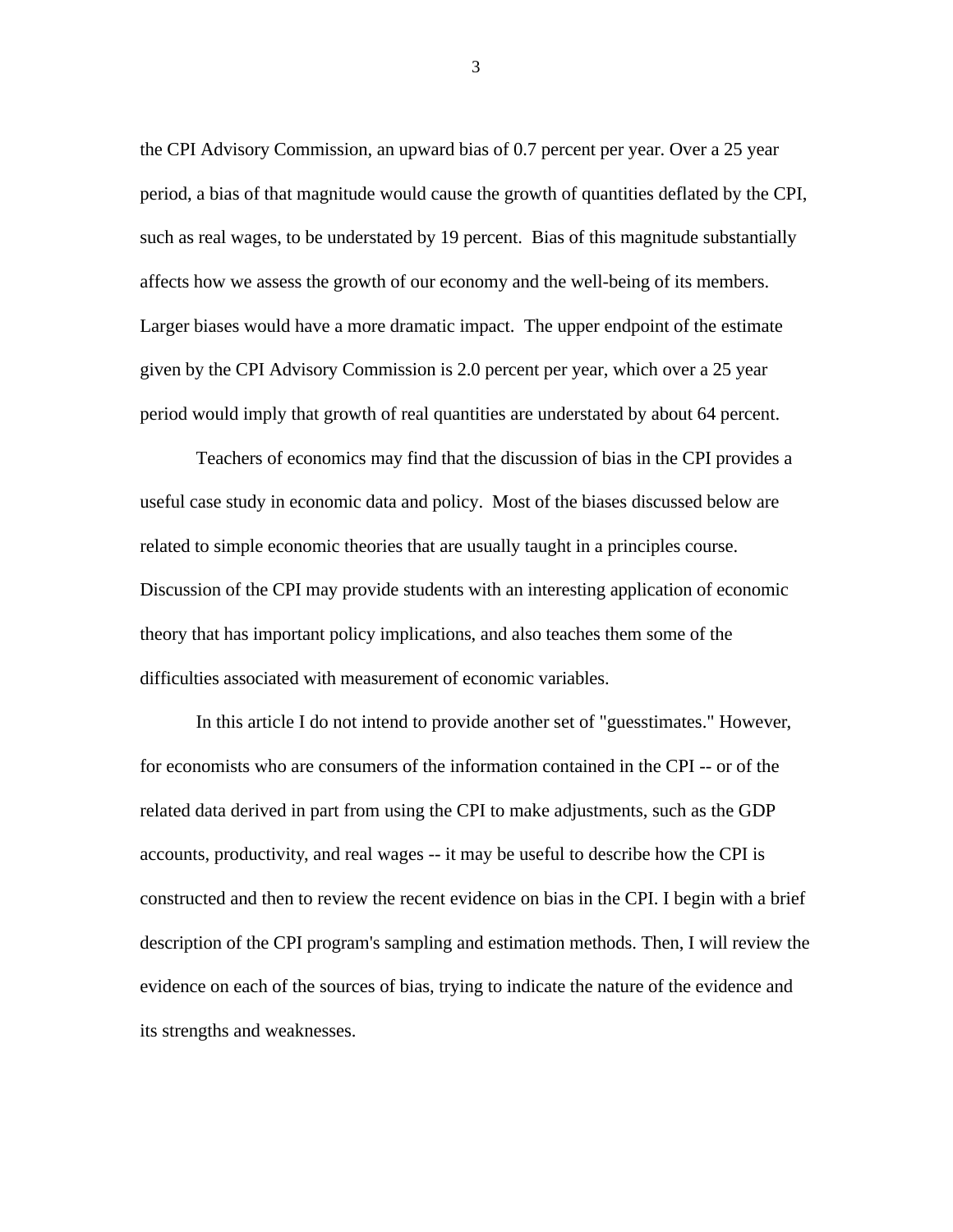#### **An Overview of the CPI**

 $\overline{a}$ 

The Consumer Price Index is designed to measure the change in the cost of purchasing a fixed market basket of goods and services representing average consumption patterns during some base period. An index based on a fixed, historical market basket is called a Laspeyres index. $3$  The actual index is constructed in two stages.

At the stage of index aggregation, the CPI is built up from 44 geographical strata (for example, the Denver metropolitan area) and 207 strata of items (for example, women's shoes), which combine to create 9,108 strata indexes. These strata indexes are aggregated into the all-items CPI using weights derived from the Consumer Expenditure Survey. The weights have historically been changed at roughly 10-year intervals. The current weights were introduced into the index at the beginning of 1987 and are based on expenditures during 1982-84.<sup>4</sup> Current plans for CPI revision call for the next change of weights to occur at the beginning of 1998, using weights from 1993-95. The relative importance of major CPI categories are shown in Table 2.

$$
I_{T,0} = \frac{\sum_i Q_{Bi} P_{Ti}}{\sum_i Q_{Bi} P_{0i}},
$$

<sup>&</sup>lt;sup>3</sup> In the CPI, the index  $I_{T,0}$  measures the relative change between periods 0 and *T* in the cost of a fixed basket of goods from a base period *B*:

where  $Q_{Bi}$  is the quantity of good *i* consumed during period *B*, and  $P_{0i}$  and  $P_{Ti}$  are the prices during periods 0 and *T.*

<sup>&</sup>lt;sup>4</sup> Thus, it would be accurate to call the CPI a "modified" Laspeyres index, modified because the market basket refers to a different, earlier, period (say 1982-84) than the period over which the prices are compared (say, 1987 to the present).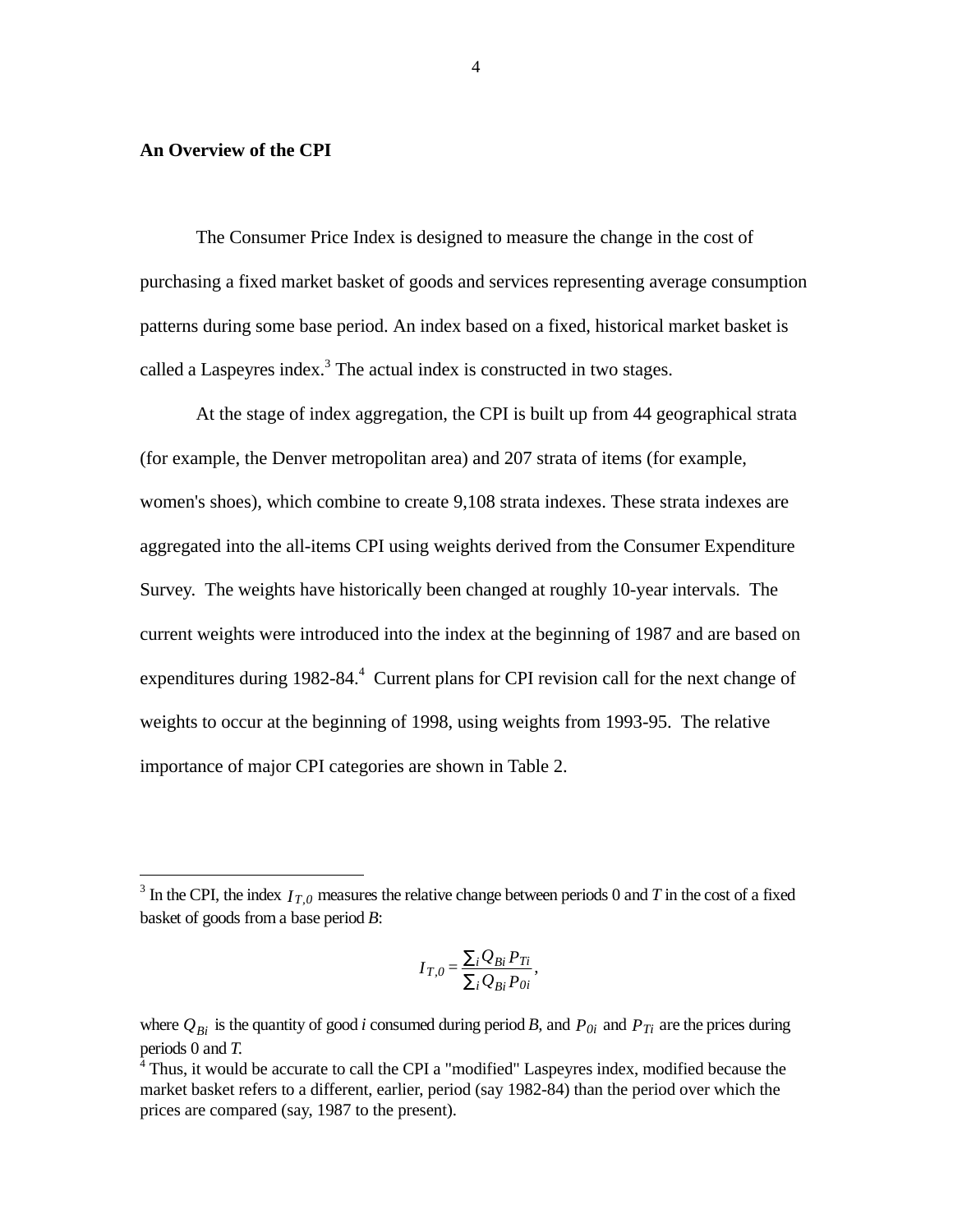At the disaggregated stage, each of the strata indexes is estimated, using a representative sample of outlets and prices. To determine which actual outlets should be visited to determine prices, a Point-of-Purchase Survey is conducted, in which consumers are asked detailed questions about the outlets at which they purchased consumer goods and services. The allocation of consumer expenditures across outlets is estimated from the Point-of-Purchase Survey, which is conducted 1-2 years before a sample is selected.<sup>5</sup> From the responses to this survey, a sample of outlets is selected, with probability of selection proportional to expenditures. Within each selected outlet, a BLS field economist then selects one or more specific varieties of items -— again with probability proportional to sales -— and the prices of these items will then be checked for the following five years. Through this process, the samples for about one-fifth of the indexes are replaced (or "rotated") each year.<sup>6</sup> Detailed checklists are employed to ensure that precisely the same item is repriced each month. Any changes in the quality or characteristics of the sample item are noted and lead to the quality adjustment procedures discussed later in this paper. The overall sample sizes are 95,000 items from 22,000 retail outlets for commodities and services other than shelter, which are repriced monthly or bimonthly, and 35,000 rental units for measuring changes in rent and owners' equivalent rent, which are repriced every

-

<sup>&</sup>lt;sup>5</sup> When the sample in a particular city is replaced, prices are collected for both the old and new samples and the indexes from the old sample are linked to the indexes from the new sample. Linkage procedures are discussed later in this paper.

<sup>&</sup>lt;sup>6</sup> The selection of samples according to formal rules of probability, as well as the regular replacement of samples, were processes introduced in 1978 in response to recommendations made by the Stigler Commission, a committee of eminent economists and statisticians charged with reviewing government price statistics (Stigler, 1961).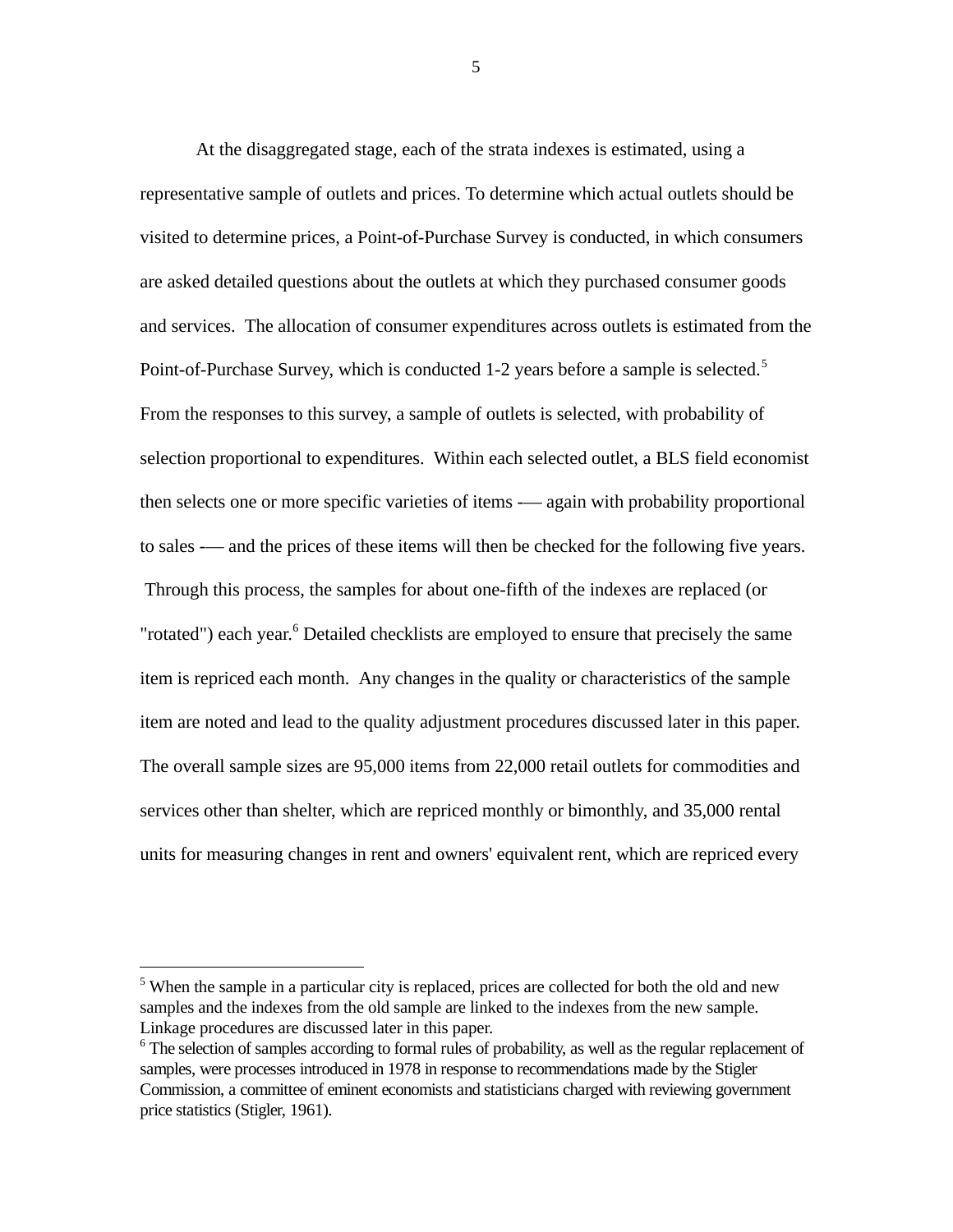six months.<sup>7</sup> The rent sample is continuously augmented with a sample of new construction.

A number of practical problems arise in this process. One especially worth noting, because it relates to the conceptual issue of how the price index is developed, is that direct information on base-period quantities is generally not available; instead, the household surveys provide information on total base-period expenditures on categories of items. Direct information on the base-period price of the sample items is also generally not available, because the outlet sample of items is selected after the household expenditure data are collected and processed. One area where quantity information is available is for rent, where expenditure and price are the same, since the consumer is paying for the use of one housing unit. However, for commodities and services other than shelter, the index is calculated using information on base-period expenditures, adjusted by relative price changes since that time.<sup>8</sup> At the disaggregated stage, the base-period expenditure weights refer to the Point-of-Purchase Survey period.

$$
E_{Bi}=Q_{Bi}P_{Bi},
$$

and relative price change:

 $\overline{a}$ 

$$
I_{T,0} = \frac{\sum_{i} E_{Bi} (P_{Ti} / P_{Bi})}{\sum_{i} E_{Bi} (P_{0i} / P_{Bi})}.
$$

 $<sup>7</sup>$  A sample of about 35,000 owner units is also interviewed biannually, but the change in owners'</sup> equivalent rent is imputed from the rent change of renter units. Prices are collected at bimonthly or semiannual frequency for strata of items that tend to have infrequent price changes, and the price changes for those items receive 1/2 or 1/6 of the weight of price changes for items that are priced every month. <sup>8</sup> When direct information on base-period quantities are not available, the index formula is made operational using information on base-period expenditures,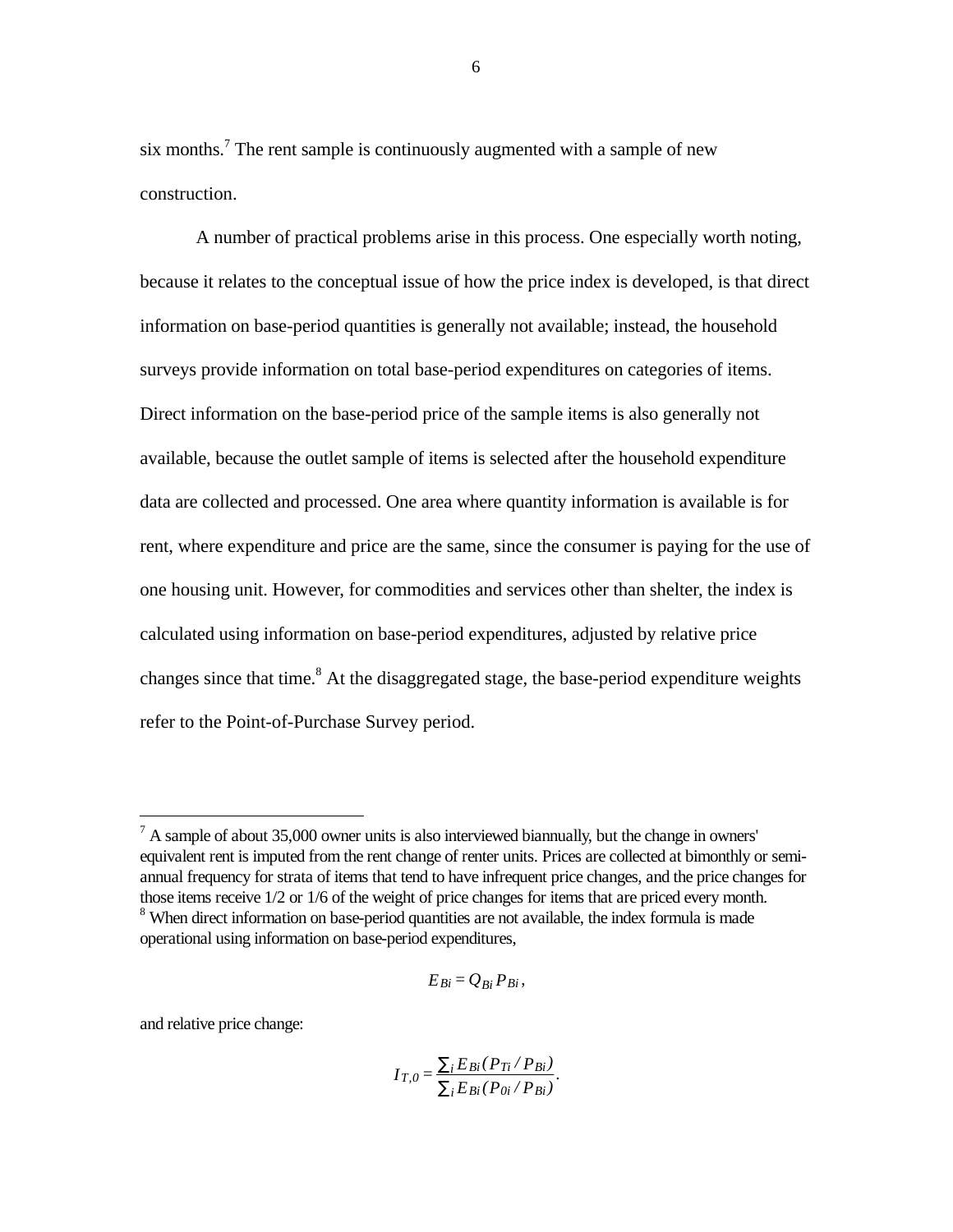#### **Commodity Substitution Bias**

 A true economic cost-of-living index would measure the change in the cost of obtaining a fixed level of economic well-being, or utility. However, the consumer price index calculates the change in cost of obtaining a fixed basket of goods, which is not quite the same thing. Most economists have used the cost-of-living index concept as the standard against which biases of the CPI are to be measured.

The substitution bias reflects the failure of the fixed basket index to account for the fact that consumers will tend to substitute relatively less expensive items in place of items that have become relatively more expensive. Several empirical strategies have been employed to estimate the substitution bias. A strategy that was frequently employed prior to 1980 was to estimate a system of demand equations and then, using this information about what substitution would occur as prices changed, to calculate directly the exact cost-of-living index associated with the demand system (Braithwait, 1980).

The more recent literature has avoided the difficulties of estimating a complete demand system by relying on the concept of *superlative* price indexes, which was introduced by Diewert (1976). In contrast to the Laspeyres index, which requires information on expenditures from only one period, and which for all subsequent periods can be calculated using price information only, superlative indexes generally require complete information on expenditures or quantities for each period. Diewert showed that certain superlative index numbers -- for example, either the Fisher or the Törnqvist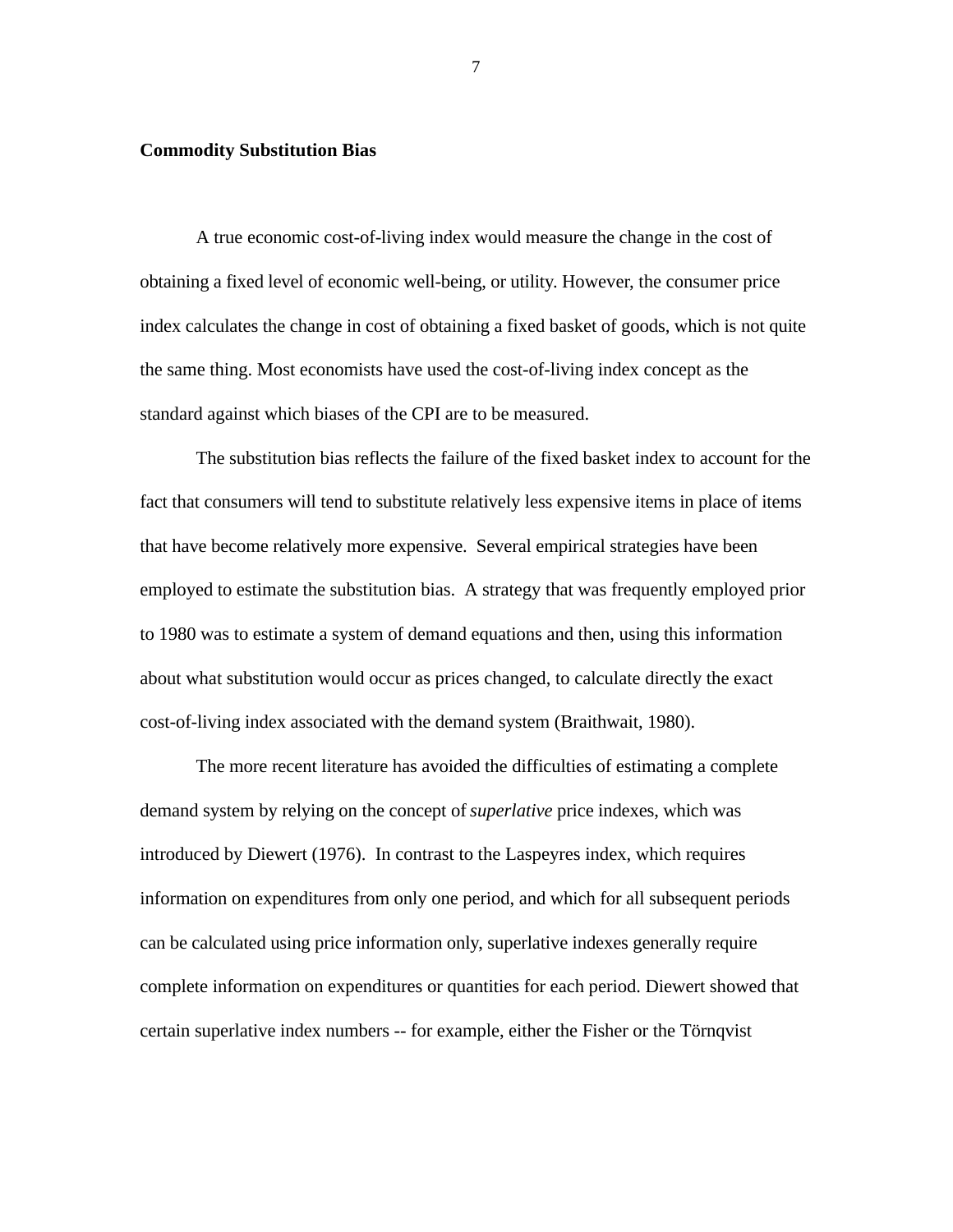index<sup>9</sup>—will closely approximate an exact cost-of-living index. Essentially, using quantity and price information from each time period allows the substitution to be taken into account.

Several recent empirical studies have compared a Laspeyres index (like the CPI) to superlative indexes. For example, Manser and McDonald (1988) relied on Personal Consumption Expenditure data covering the period 1959-85, whereas Aizcorbe and Jackman (1993) used data from the Consumer Expenditure Survey and strata price indexes covering the period 1982-91. Both studies found that the Laspeyres index tends to grow 0.2 to 0.25 percentage points per year faster than alternative measures that allow for consumer substitution, such as the Fisher or Tornqvist superlative indexes. However, these papers have not unequivocally resolved such questions as whether the substitution

$$
F=(L\cdot P)^{1/2},
$$

where *L* is the simple two-period Laspeyres index,

$$
L = \Sigma Q_{0i} P_{Ti} / \Sigma Q_{0i} P_{0i},
$$

and *P* is the index weighted by current quantities or *Paasche* index,

$$
P = \Sigma Q_{Ti} P_{Ti} / \Sigma Q_{Ti} P_{0i}.
$$

The Laspeyres index is usually an overestimate of the cost-of-living index, while the Paasche index is usually an underestimate. The Törnqvist formula is

$$
T = \exp{\sum [(S_{0i} + S_{Ti})/2] \ln(P_{Ti}/P_{0i})},
$$

where

 $\overline{a}$ 

$$
S_{0i} = Q_{0i} P_{0i} / \Sigma Q_{0i} P_{0i}
$$

is the expenditure share for good *i* in period 0, and similarly for  $S_{Ti}$ .

<sup>&</sup>lt;sup>9</sup> The formula for the Fisher index is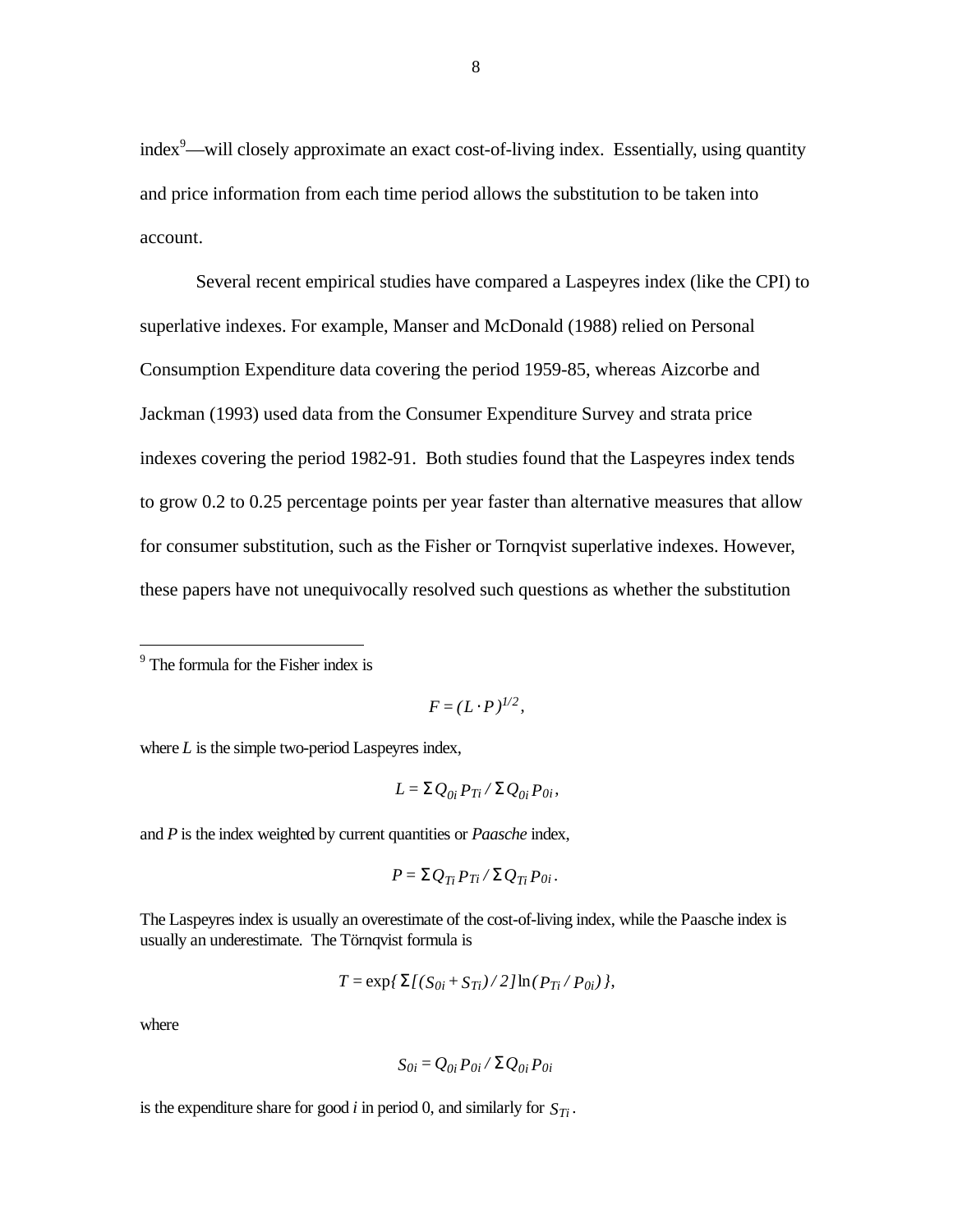bias increases with the inflation rate, or whether the rate of substitution bias grows with the time elapsed since the last market basket update.

These superlative indexes also rely on certain assumptions that should be remembered. For example, these measurements have assumed that consumer tastes have remained constant over the measurement period. If demand for certain goods were to shift exogenously—for example, a shift in demand for eggs due to scientific information about the effects of cholesterol on health—it could confound the measurement of the substitution effect because the quantity consumed could fall at the same time that the relative price is falling.<sup>10</sup> This "simultaneity" problem has not been adequately addressed in these studies of substitution effects. More generally, since these studies have largely been based on the expenditures of a representative consumer, thus overlooking issues of aggregation across consumers, they run the risk of confounding true substitution effects with the results of geographical shifts, demographic changes, and changes in consumption motivated by factors other than changes in relative prices. Also, these studies have usually treated prices and expenditures as known amounts rather than as estimates subject to sampling error.

It should also be recognized that Diewert's (1976) original result showed that the superlative indexes provide a close approximation to any exact cost-of-living index only if the income elasticities of consumers are equal to one for all goods (that is, if preferences are homothetic). If income elasticities of demand differ from 1, then a rising income level

-

 $10$  Brown and Schrader (1990) studied the demand for eggs, a case in which consumption has fallen despite a declining relative price.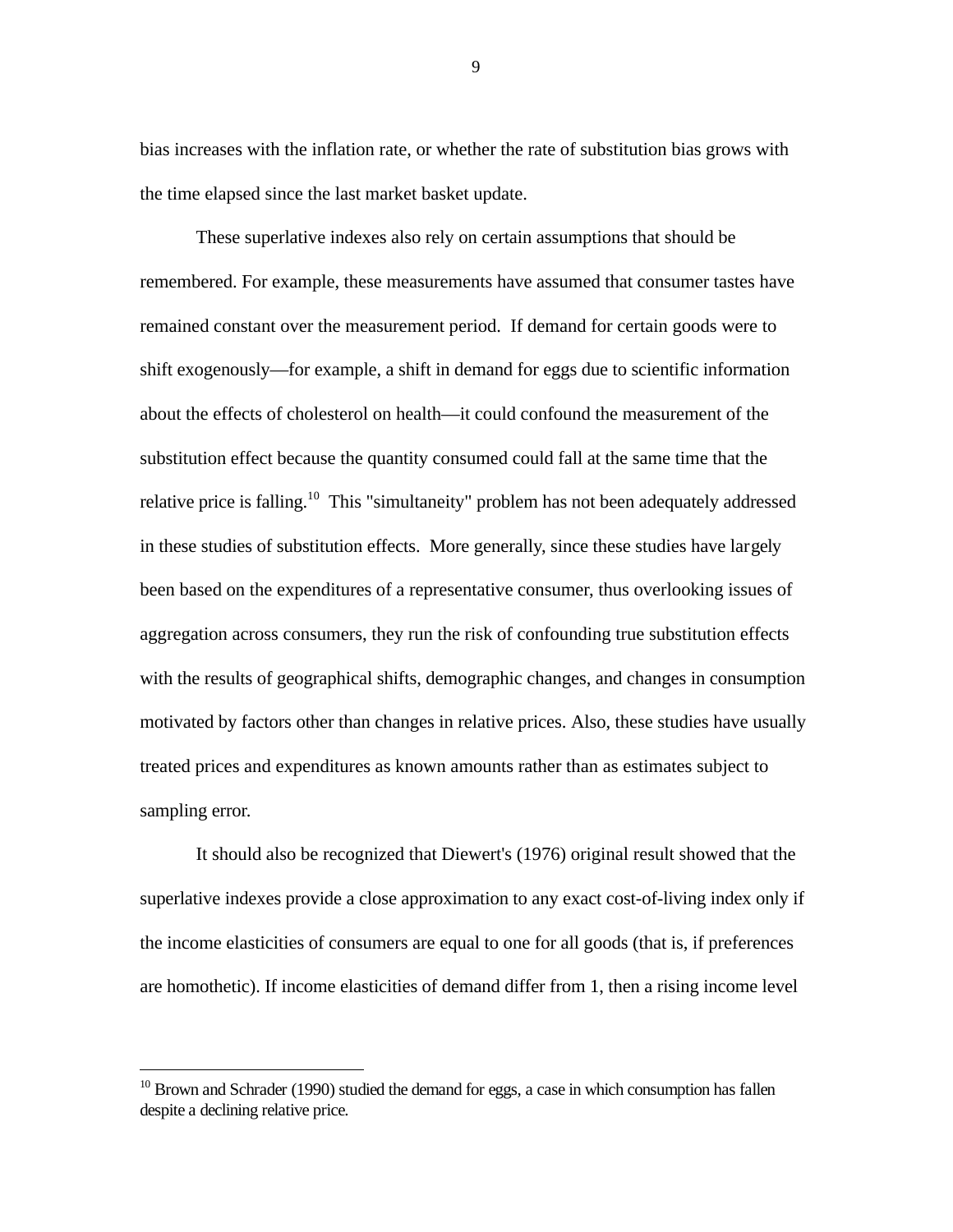will be shifting the composition of the desired consumer basket over time.<sup>11</sup> Users of superlative indexes should recognize that income effects can matter, especially for comparisons over long periods of time, such as several decades, and avoid confusing these income effects with substitution effects from price changes.

The existing studies of substitution bias have been limited to studying substitution at the level of strata indexes and above. This may capture substitution from say, canned soup to frozen meals, but it will not capture substitution inside a given category, like from one type of frozen meal to another. The standard data sources are not available to investigate this issue because the Consumer Expenditure Survey does not provide information below the stratum level. Recently, however, Reinsdorf (1996) and Bradley (1996) have used supermarket scanner data to study low-level substitution bias for a handful of grocery items. These results, although very limited, do suggest that low-level substitution effects may also be important.

# **Formula Bias**

 $\overline{a}$ 

A few years ago, BLS researcher Marshall Reinsdorf (1993) set out to explain a striking empirical result: the fact that CPI for many food items had grown 1.5-2.0 percent

 $11$  Diewert (1976), however, also showed that with non-homothetic preferences, under certain conditions a superlative index will approximate the cost-of-living index for an intermediate utility level, providing a justification for focusing on the superlative index in spite of non-homothetic preferences. More generally, results from Caves, Christensen and Diewert (1982) show that the Törnqvist index, in particular, is the geometric mean of the cost-of-living indexes with reference period and current utility levels under non-homothetic translog preferences. Balk (1990) proposed an econometric method for calculating approximate cost-of-living index numbers for arbitrary base-period income levels.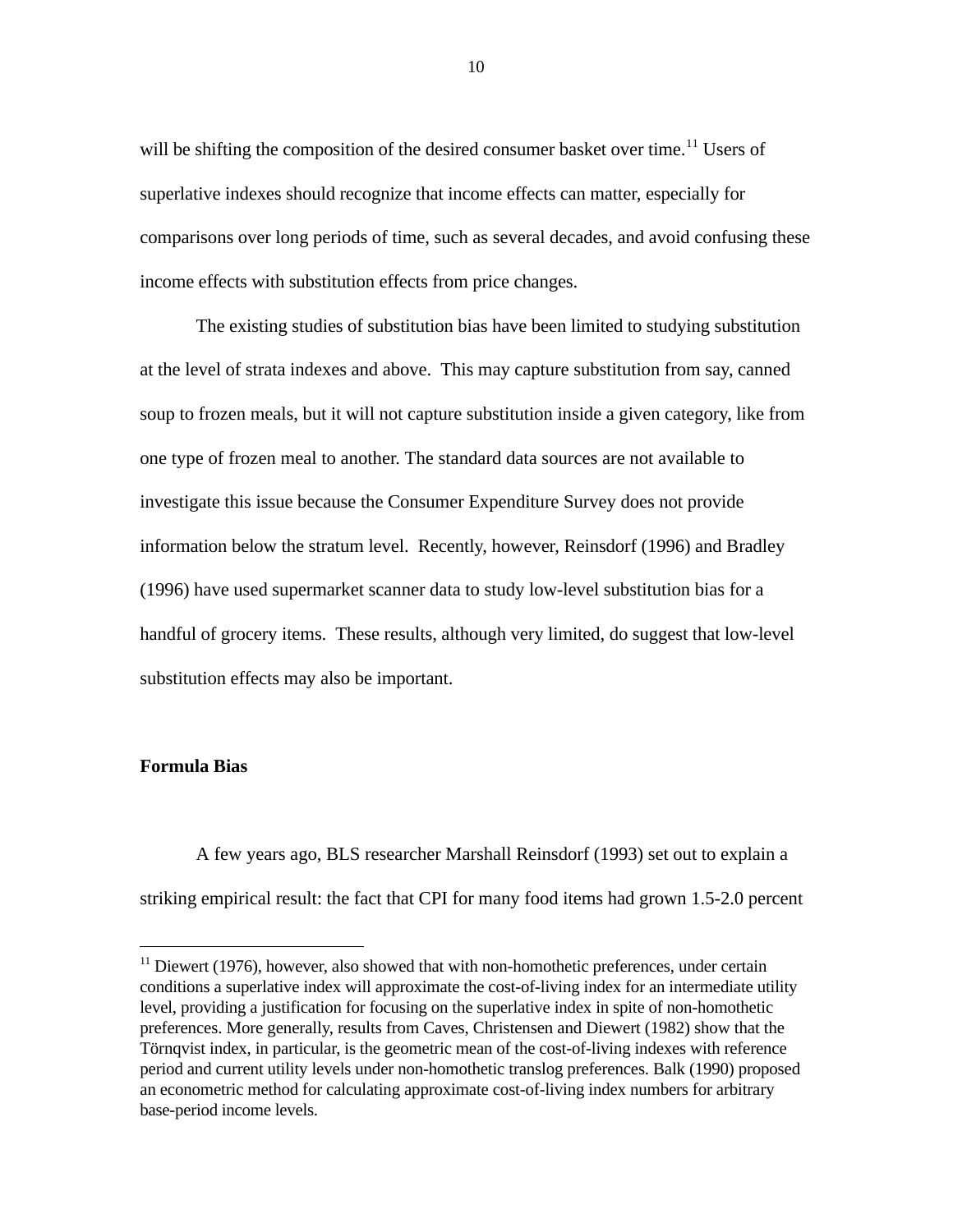faster per year than average price series calculated using the same data. In this paper, he attributed the difference entirely to outlet substitution effects, which are discussed in the next section. Subsequent research has shown that much of the difference between the CPI and average prices is attributable to what has become known as "functional form" or "formula" bias (Reinsdorf, 1994). $^{12}$ 

Formula bias arises in this way. Remember, about one-fifth of the sample is rotating each year. The base price for the sample item should represent its average price during the expenditure base period. Because the sample item had not yet been selected during the base period, neither the base price nor the base-period quantity is observable and a method is required for estimating the base price. From 1978 until 1996 the BLS used the following procedure: take the price of the sample item during the sample replacement or "link" month and deflate it to the base period using the overall price index for the stratum. This procedure causes items that are on sale or otherwise have an unusually low price when they are introduced to the sample to receive a disproportionately large weight, because the expenditure weight is divided by an atypically low base price for the item on sale.<sup>13</sup> These items are likely to go off sale the next period, and thus show a

 $13$  Specifically, the true modified Laspeyres can be written as

$$
\Sigma W_i(P_{Ti}/P_{0i}),
$$

where the weight

 $\overline{a}$ 

$$
W_i = E_{Bi} (P_{0i} / P_{Bi}) / \Sigma E_{Bi} (P_{0i} / P_{Bi})
$$

 $12$  The formula bias problem is closely related to a more general problem of upward bias for indexes that are calculated using averages of ratios (Carruthers, Sellwood, and Ward, 1980; Szulc, 1983; Dalén 1992; Diewert, 1995*a*).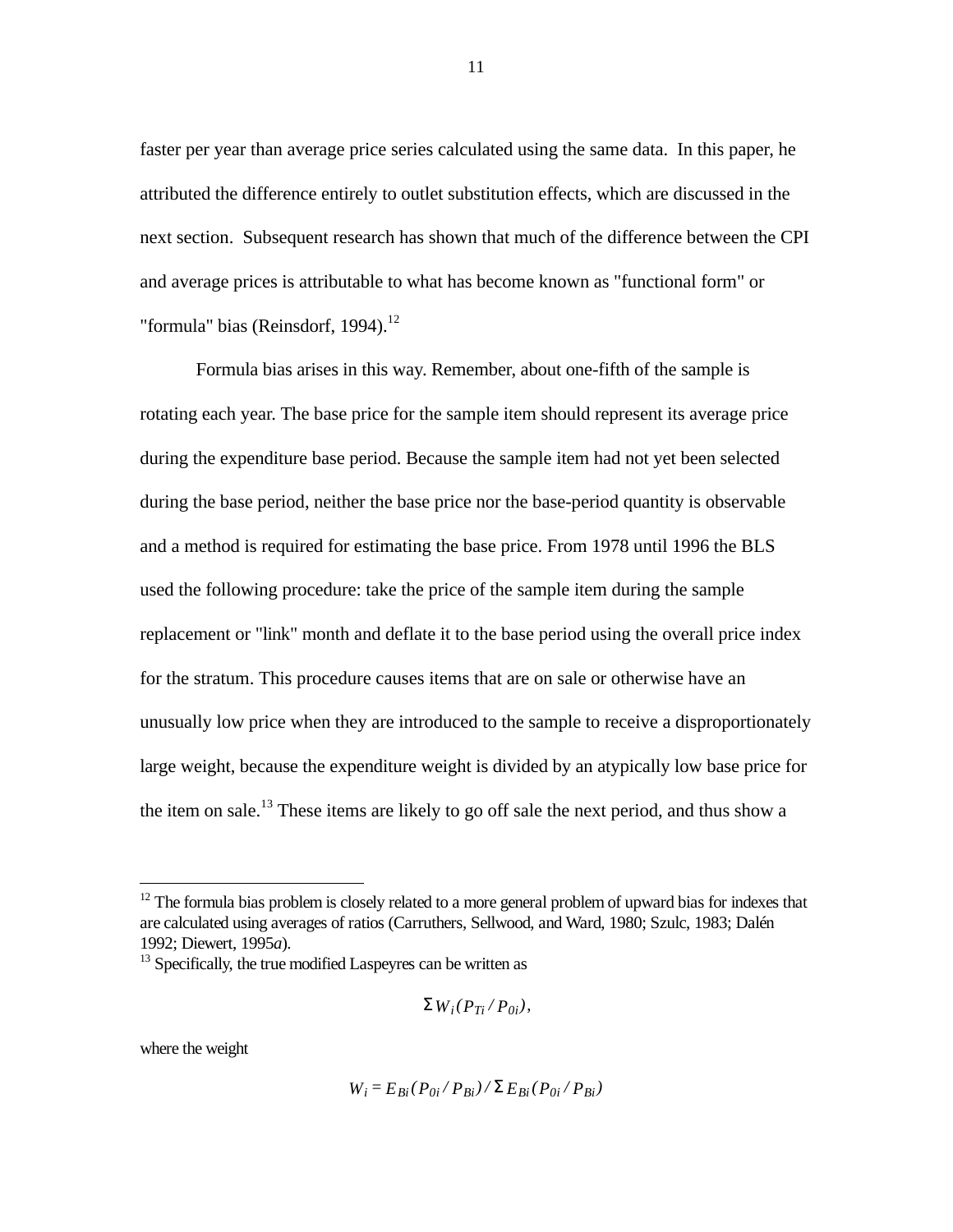price rise. Conversely, a relatively smaller weight is applied to items that are off sale when the new sample is introduced, and may go on sale the following period. The net effect is that the estimator may apply too much weight to price increases and too little weight to price decreases immediately after the introduction of a new sample or a new sample item. In other words, transitory price movements are systematically related to the weights because of the way those weights have been constructed.

Table 3 shows a numerical example of how formula bias can appear immediately following sample replacement. In this example the sample consists of prices from three outlets for a relatively homogeneous item, such as tomatoes. Each month two of the outlets sell the item at full price, \$2.00, while at one of the outlets the item is on sale for \$1.25. To keep the problem simple, assume that all outlets have expenditure weights equal to \$100. For the old sample, assume all items have base prices equal to \$1.00, so that the implicit base-period quantity purchased at each outlets is equal to dollar expenditures divided by base price, i.e.,  $$100/$1.00$  per pound = 100 pounds. Although the item is on

$$
\Sigma S_{Bi}(P_{Ti}/P_{0i}),
$$

where

-

$$
S_{Bi} = E_{Bi} / \Sigma E_{Bi}
$$

is the base period expenditure share. If  $(P_{0i}/P_{Bi})$  is smaller than the average for the stratum, as, for example, if item *i* is on sale during the link period, then

$$
S_{Bi} > W_{Bi},
$$

so the CPI method will apply too much weight to the outlet, relative to the modified Laspeyres target.

represents the share of expenditures that would be spent on *i* during period 0 if quantities were held fixed at period *B* levels. If period 0 represents the link month, then the base-price setting method formerly used by the CPI reduces to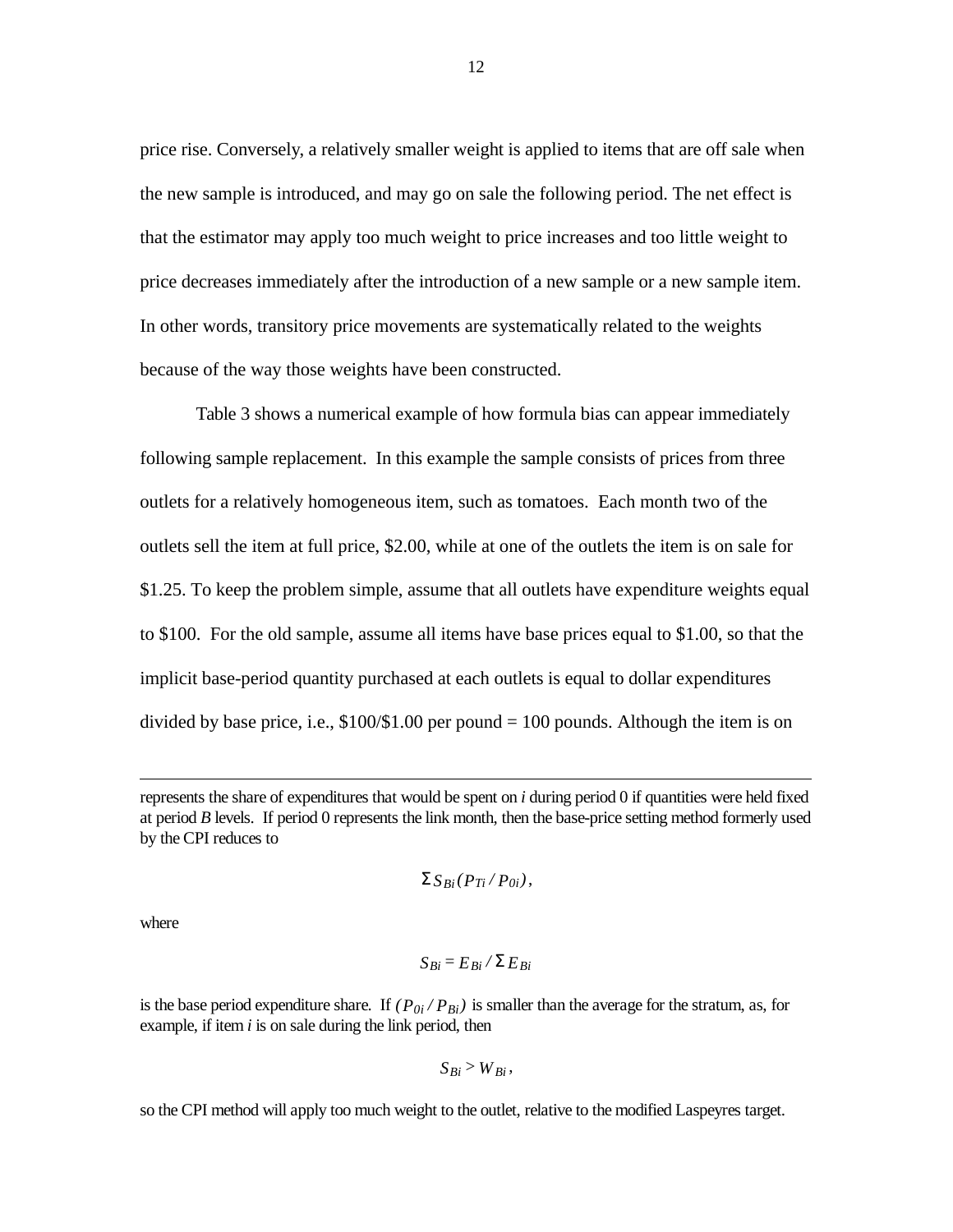sale at outlet B in June and at outlet C in July, the overall price index does not show any overall price change between these months. This is because, with equal expenditures and equal base prices in each outlet, the index change is calculated as the ratio of the sums of the prices times the inferred base period quantities:

$$
I_{July} = \frac{100 \times \$2.00 + 100 \times \$2.00 + 100 \times \$1.25}{100 \times \$2.00 + 100 \times \$1.25 + 100 \times \$2.00} = \frac{\$525}{\$525} = 1.
$$

But beginning in August a new sample of outlets is drawn, which raises the problem of linking the two indexes. For August, prices from the old sample are used in the index calculation, and again no price change is reflected in the index. When the new outlets enter the sample, the first step is to discount them back to the base period given the overall inflation in the strata; since there hadn't been any overall inflation, the base prices in the new sample are taken to be the same as the prices when these outlets are first sampled in August. Notice that as a result of the sample replacement, the base prices have shifted. The outlet with the sale price during August, outlet E, was implicitly assigned a quantity weight of  $$100/$1.25$  per pound = 80 pounds. The two outlets that did not have a sale were implicitly assigned quantity weights of \$100/\$2.00 per pound = 50 pounds. The change in the stratum index from August to September now involves calculating the ratio that multiplies the implied quantities at each outlet times the price at that outlet, and then divides the September figure by the August figure:

$$
I_{Sept} = \frac{80 \times \$2.00 + 50 \times \$2.00 + 50 \times \$1.25}{80 \times \$1.25 + 50 \times \$2.00 + 50 \times \$2.00} = \frac{\$322.50}{\$300.00} = 1.075.
$$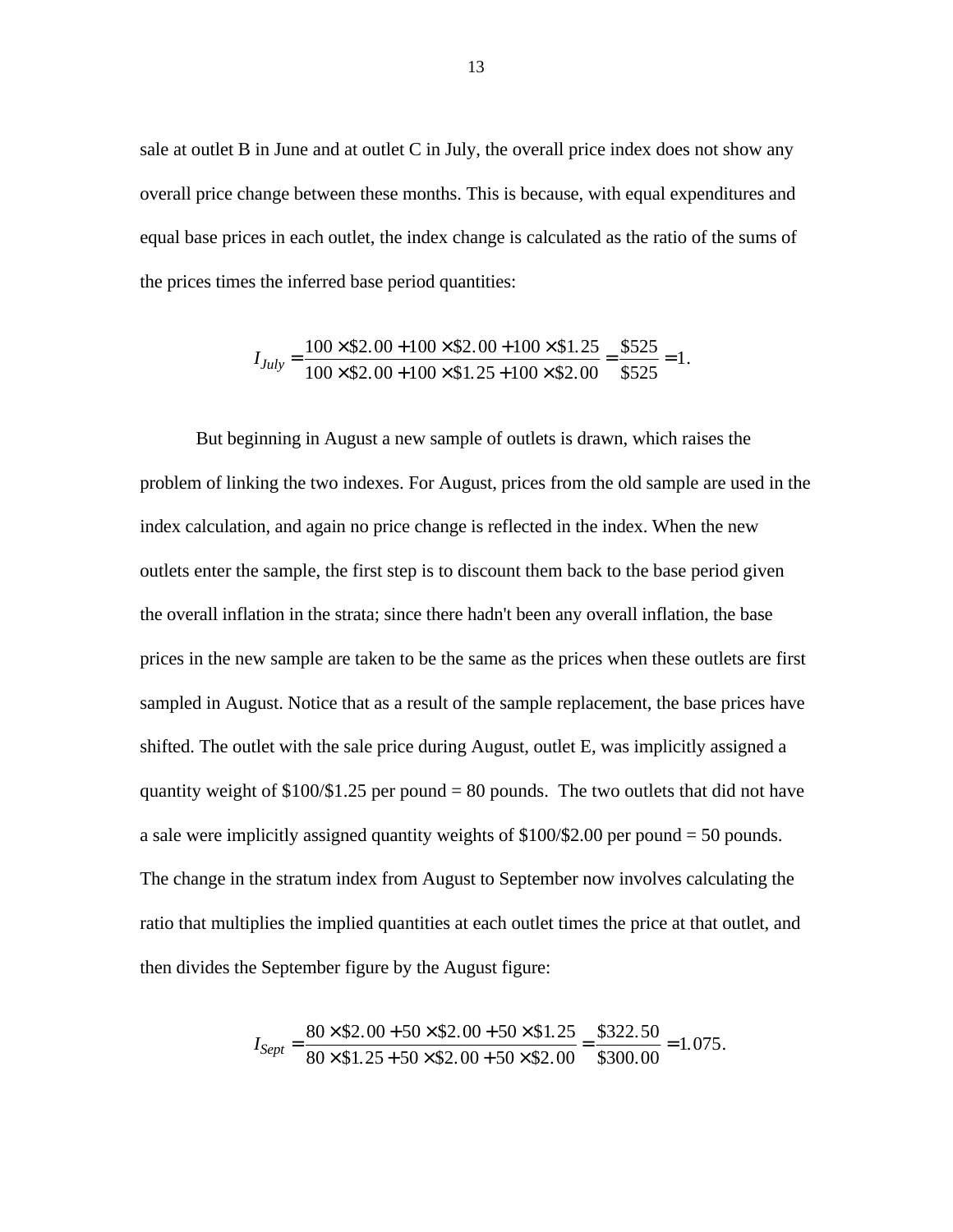But the reason behind this conclusion is that the outlet with the sale during August (outlet E) received a low base price, and so the increase in price at that outlet was overweighted compared to the fall in price at outlet D. In the October index, again no change in the index is reported. Although the formula bias cannot be guaranteed to disappear after the first months, empirical studies and simulations have suggested that the bias is usually concentrated in the first month after the calculation of the proxy base prices.

A number of methods have been studied by BLS researchers for improving the estimation procedure. Early research focused on use of alternative estimation formulas, like using the geometric mean rather than the arithmetic mean (Moulton, 1993; Reinsdorf and Moulton, 1994; Moulton and Smedley, 1995). The geometric mean has several attractive econometric characteristics—in particular, it requires only information on baseperiod expenditures, and it is an exact index formula under Cobb-Douglas preferences and several other countries have recently adopted a geometric mean estimator for strata indexes. If the objective is to estimate a modified Laspeyres index, however, then the geometric mean has been shown to produce inflation estimates that are systematically too small (McClelland, 1996).

BLS recently adopted a new method for addressing this estimation issue, which it has applied to food-at-home items beginning in January 1995, and to all other items beginning in June and July 1996. The approach is to hold out the new samples for three to four months after the base prices are estimated (Armknecht, Moulton, and Stewart, 1995; McClelland, 1996; Moulton, 1996). In the example in Table 3, note that the upward bias occurs in calculating the August to September index change, immediately following the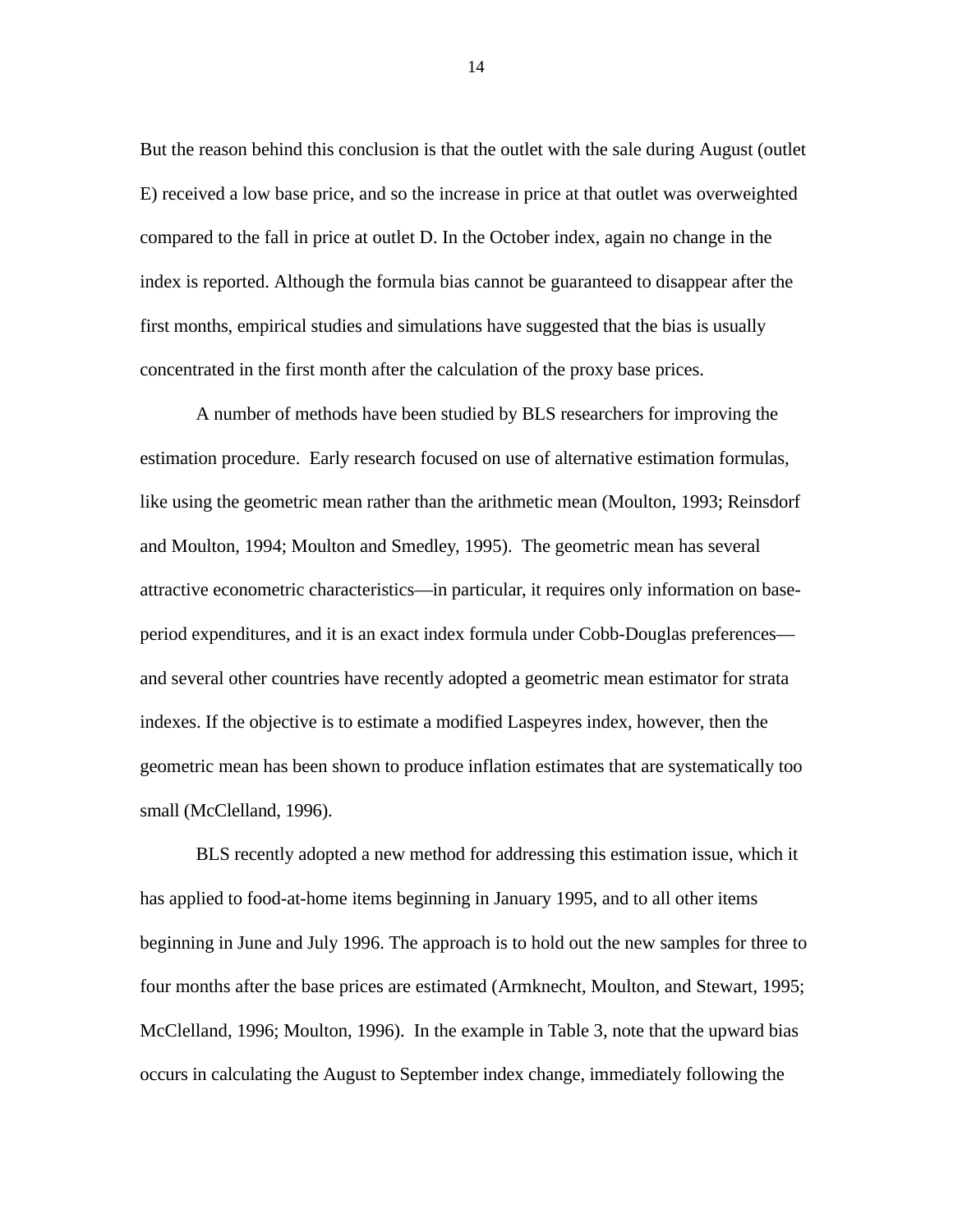rotation. Substantial simulation and analysis indicates that this pattern is typical: the formula bias is concentrated in the first month or two following the introduction of the new sample. Holding out the new sample for several months thus sidesteps the problem.

The magnitude of the formula bias problem, including the problem of inappropriately weighting replacement samples, and a related formula bias in calculation of homeowners' equivalent rent, was estimated to be about 0.24 percent per year during 1993-94.14 However, the changes that BLS implemented in January 1995 and June and July 1996 have effectively eliminated this formula bias.

### **Outlet Substitution Bias**

-

Another potential problem related to sample rotation, also originally raised by Reinsdorf (1993), is the treatment of new discount outlets in BLS sampling and estimation procedures. Discount outlets, like all other types of outlets, are selected for CPI samples in proportion to consumer expenditures as reported in the Point-of-Purchase Survey. The new outlets are linked into the survey as described in the example in the previous section. But the linkage procedure means that prices in the old and new outlets are not compared

<sup>&</sup>lt;sup>14</sup> These calculations are based on unpublished estimates made by Karin Smedley and Claire Gallagher of BLS. The changes implemented in January 1995 had an estimated effect of about 0.14 percent per year, and the changes implemented in 1996 had an estimated effect of about 0.10 percent per year. Simulations of the geometric mean resulted in somewhat larger estimates, as large as 0.5 percent per year including homeowners' equivalent rent, but some of the difference between the geometric mean and the CPI is due to the fact that it is estimating a different population target than the modified Laspeyres index (Moulton and Smedley, 1995).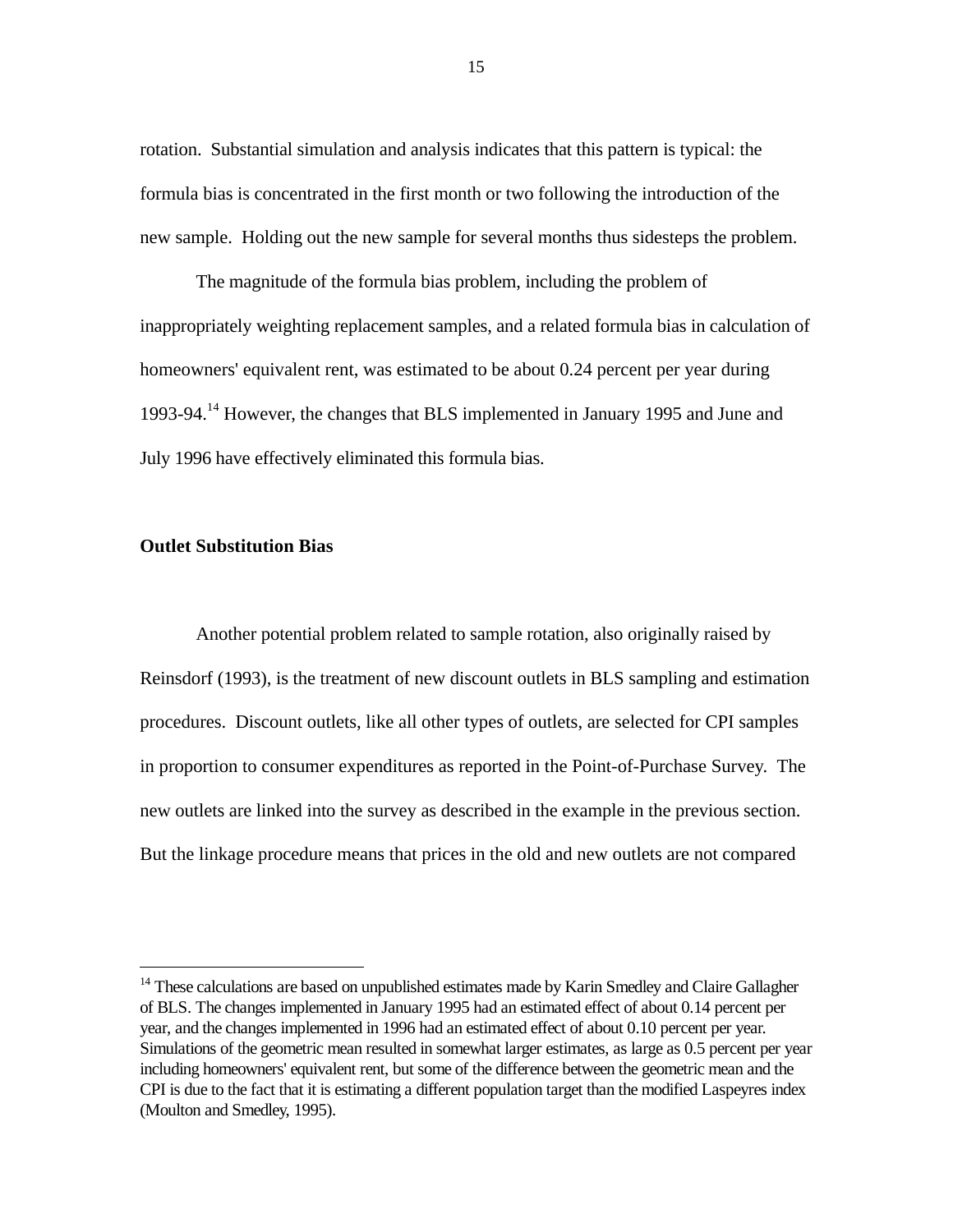directly. Thus any savings that consumers potentially receive from switching to discount outlets (after netting out quality differences) are not reflected by the CPI.

In many respects, the entry of discount outlets is a special case of the new goods problem. Market entrants succeed by either providing improved services or lower prices, and in principle these gains to consumer well-being should be reflected in a true cost-ofliving index (Fixler, 1993). But measuring the bias that results from linking of new outlets is a tricky empirical problem, since the measurement depends both on the relative quality of services provided by the new and old outlets and the price response of the old outlets. If the price difference of the discount outlet largely reflects a lower level of retail services, then directly comparing the prices between traditional and discount outlets would overstate the consumer gains from entry of the discount outlets. Similarly, if the traditional outlets respond to the entry of discounters by lowering their prices, then the CPI procedures would reflect those price changes.

At this point, the empirical evidence on the effect of discount outlets is quite limited. Reinsdorf (1993) compared prices for food and motor fuel between old and new samples during an overlap period when the samples were undergoing rotation. The differences indicated that prices in the new samples were about 1.25 percent lower than in the old samples over a 2-year period. These results would be consistent with an upward bias of 0.25 percent per year (since one-fifth of the sample rotates each year), assuming that the price differences are not offset by any declines in quality. But the Reinsdorf results are barely statistically significant, and it would be very useful if this research could be replicated for additional years.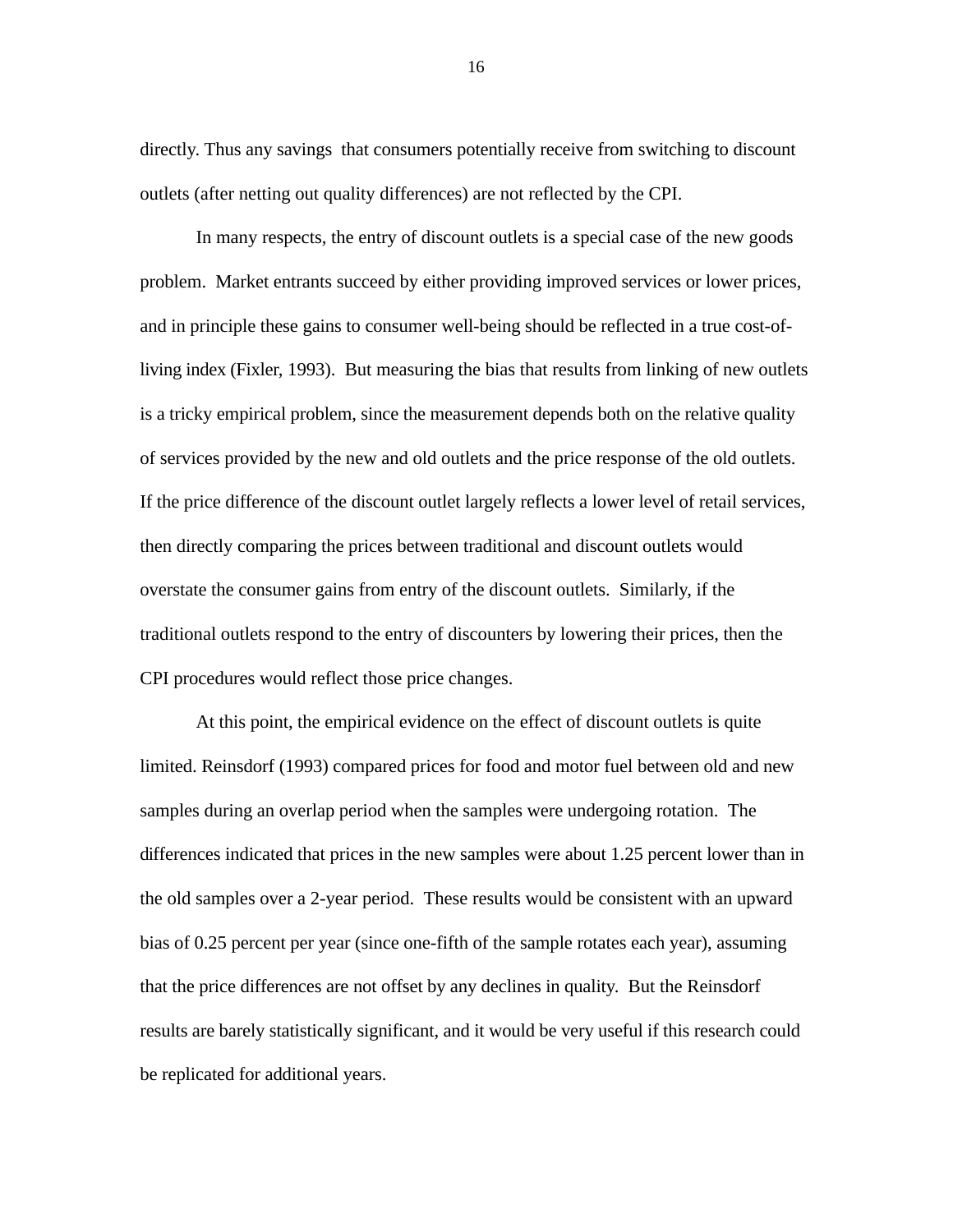A rough calculation of the effects of discount stores can be made using information on the size of the price differential between discount stores and traditional outlets, and the rate of growth of the discount stores. MacDonald and Nelson (1991) provide evidence on the price differential, by comparing the price of food warehouse outlets to traditional outlets. They found that prices in the warehouse stores were about 13.4 percent lower. The rate of growth of the share of warehouse stores between 1983 and 1991 according to data published by the trade journal, *Progressive Grocer,* was about 0.7 percent per year. Combining these---a price difference of 13.4 percent, together with a growth in market share of 0.7 percent per year---would imply a maximum bias for grocery-store food of about  $0.134 \times 0.7 = 0.1$  percent per year, assuming no quality differential. If the warehouse stores provide significantly lower retail services, the quality adjustment would further reduce the estimated bias.

The entry of discount outlets is not confined to food; in recent years, it has probably been more important in categories like consumer electronics and hardware. Evidence on outlet substitution bias for these other expenditure categories is not yet available. Some retail services have also seen growth of discount outlets, e.g., discount brokerages. But many of the services categories, which account for 57 percent of the CPI market basket, are categories like rent, electric and gas utilities, and college tuition, which are probably not much affected by outlet substitution factors. Outlet substitution is clearly an important issue whether the bias is 0.25 percent or less than 0.1 percent annually, but like the related problem of new goods, precise estimation is difficult.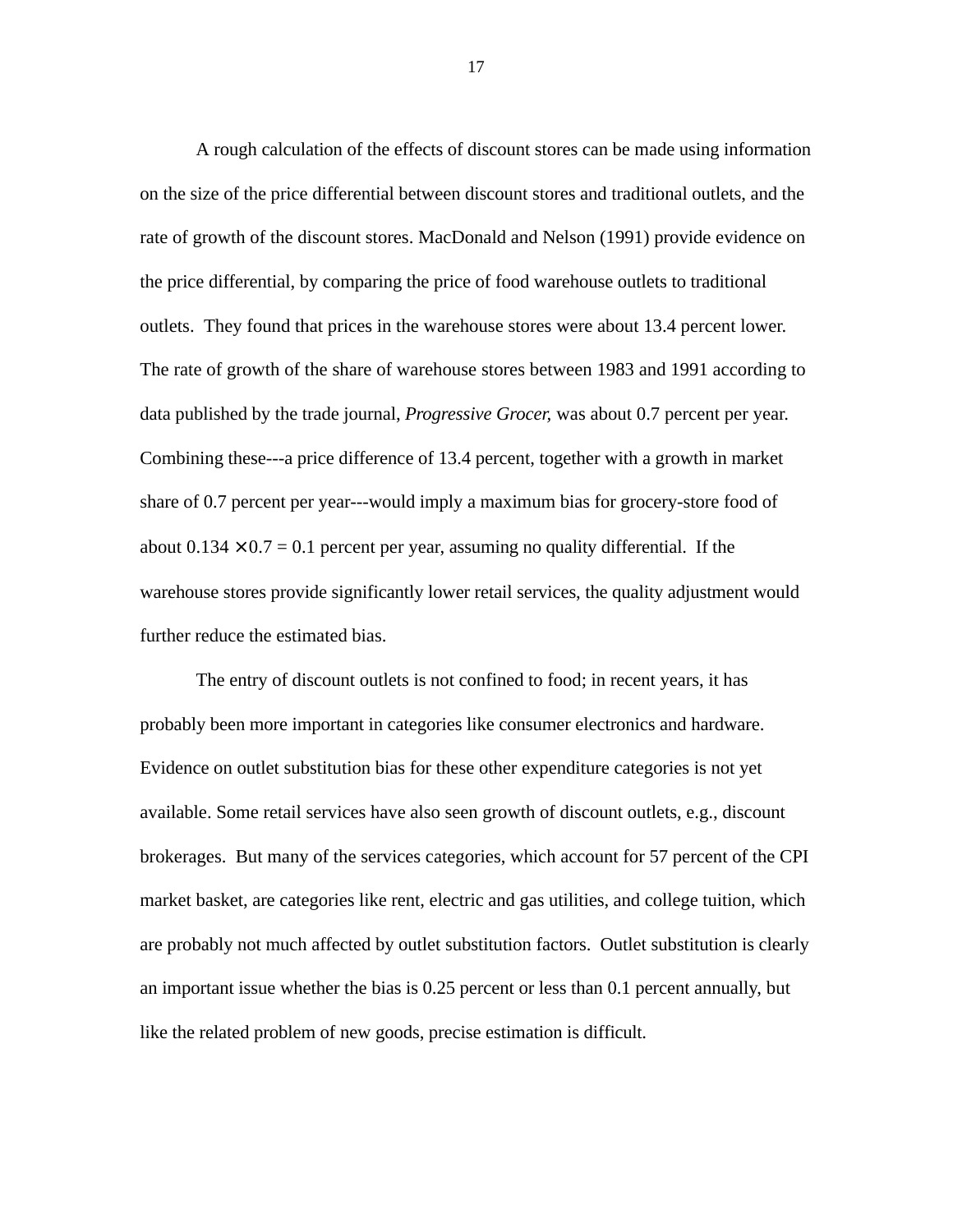## **Quality Adjustment**

Many of the procedures used by the CPI program in processing data are specifically designed for separating price changes from quality changes. The data collection begins with detailed checklists that the data collectors use to assure that precisely the same item is repriced from period to period. If the sample item has changed in any observable way, one of three general procedures may be applied to the data. An economist with specialized knowledge of the item examines information on the two versions of the item and determines whether: a) the change has not resulted in a significant change in the quality of the item, so that the prices of the old version and the new version can be directly compared; or b) a significant change in quality occurred and information is available for estimating the dollar value of the change in quality; or c) a significant change in quality occurred and information on the value of the change in quality is not available.

Manufacturers of a product are one possible source of information of what a certain change in quality cost. An alternative method is hedonic regression analysis. The hedonic method estimates the price-quality relationship by running regressions of price on characteristics of goods. The coefficients of these regressions can then be used to infer the value of changes in characteristics of the goods in the sample. For example, the observed valuation of computers with different processor speeds could be used to estimate the quality improvement of a new computer with a faster processor. The CPI has used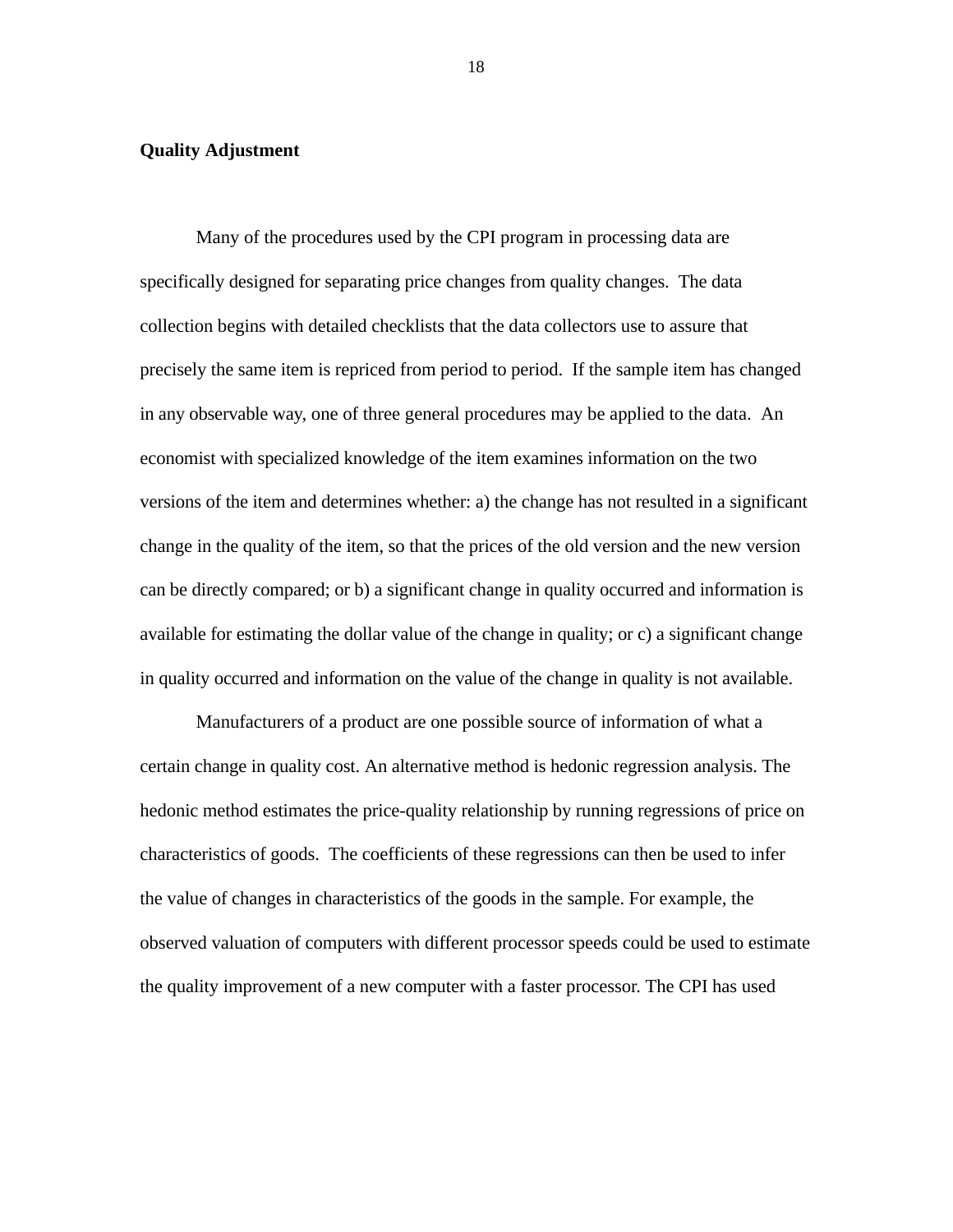hedonic methods since 1988 for calculating the effects of depreciation on rent, and since 1991 for quality changes in apparel.<sup>15</sup>

When hedonic methods aren't practical, then some other method must be found for linking or imputing the effect of the quality change on price. To understand how such a linkage can work, consider a simplified situation where a certain product is available one month, but then is replaced the next month by a product of different quality. In a linkage calculation, the first step is to calculate the rate of inflation during that month based only on a class of other, similar goods, and completely ignoring the good which was replaced. For the sake of this example, say that the inflation rate based on the other goods was 2 percent, but that the new and improved product, when it appeared, cost 5 percent more than the earlier version. Then, linkage effectively assumes that of the 5 percent, 2/5 was due to the overall rise in the price of goods, and the other 3/5 was due to a quality improvement.

The method of linking can produce the optimal quality adjustment under certain assumptions; for example, if price levels are continuously at a competitive equilibrium (more precisely, a competitive hedonic equilibrium in which prices reflect all quality differences), and all items are close substitutes. Most of the evidence suggests, however, that when price changes are relatively small and quality improvements are substantial,

-

<sup>&</sup>lt;sup>15</sup> For interpretation of the traditional methods used in hedonic quality adjustment, see Gordon (1990), Griliches (1990), and Triplett (1990). For description of changes in CPI quality adjustment procedures, see Randolph (1988), Liegey (1993), and Reinsdorf, Liegey, and Stewart (1996). In recent years a number of researchers have extended the theory of hedonic quality adjustment, integrating the method with the theory of the cost-of-living index (Triplett, 1983*a*; Fixler and Zieschang, 1992; Feenstra, 1995) and accounting for non-competitive market structure and consumer heterogeneity (Berry, Levinsohn, and Pakes, 1995; Goldberg, 1995).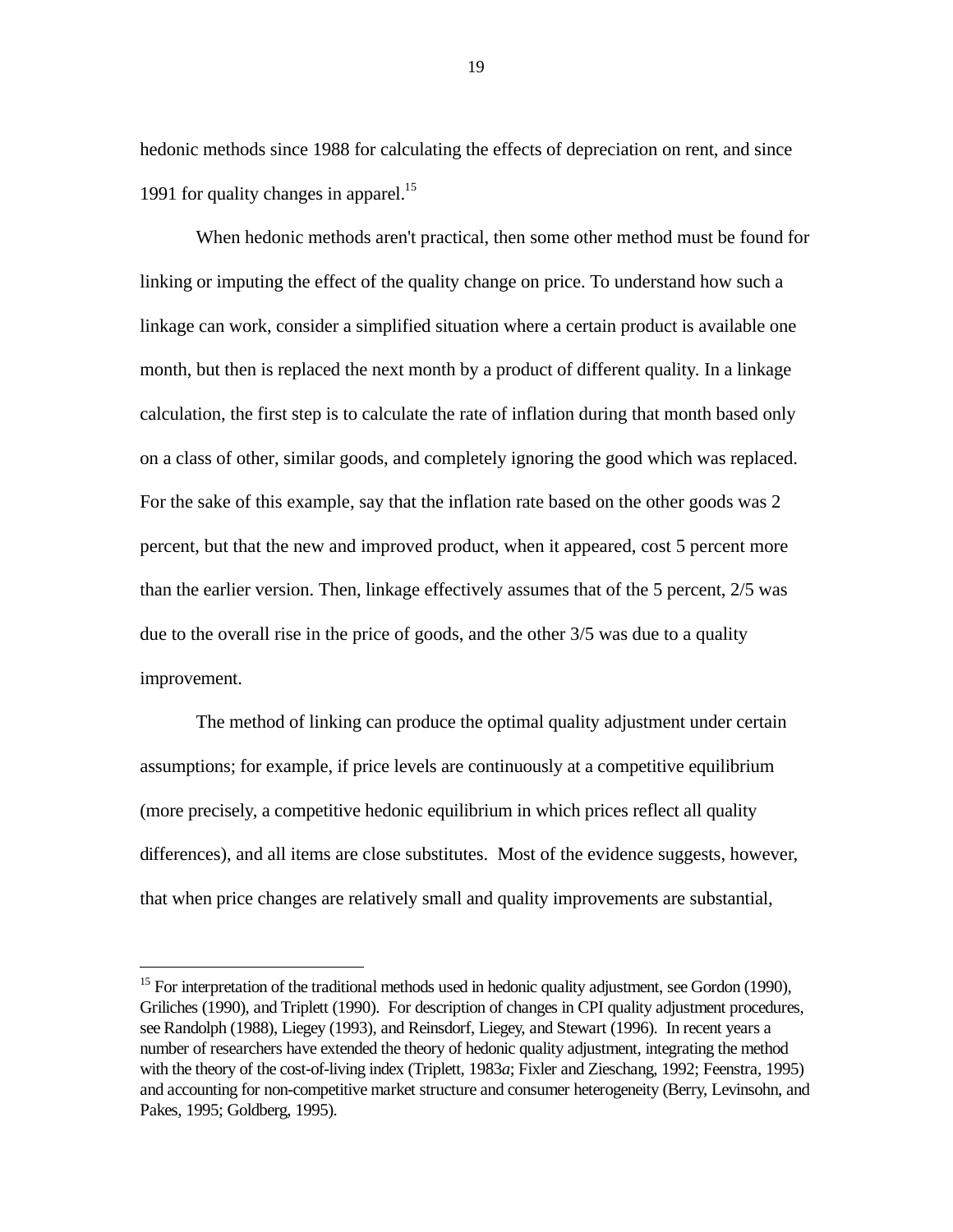linking tends to understate the value of quality improvements from one version to the next. For example, in the move from 486 to Pentium-based personal computers, if one subtracts out the relatively small overall change in price levels, the remaining difference in price doesn't seem large enough to capture the true increase in computer performance from one generation of chip to the next. On the other hand, for goods that do not have substantial quality improvements, the method of linking may attribute too much quality change and too little price change to the replacement of models. Thus, in principle, any bias due to the method of linking could be either upwards or downwards. Recognizing the problems associated with linking, the BLS has taken steps in recent years to reduce the dependency on linking, and increase the use of direct comparisons and direct quality adjustments. When linking must be done, BLS has adopted new methods to determine a more comparable class of other goods from which to calculate the inflation rate.

The direct quality adjustments and implicit quality adjustments due to linkage can be significant---the change in the price index for new cars from 1967 to 1994 would have been 80 percent greater if no adjustments had been made for quality improvements.<sup>16</sup> In the past, the BLS has tended to rely on the linkage approach, and a number of studies have compared BLS indexes to hedonic indexes for specific items or groups of items. The most extensive of these studies is Gordon (1990), which found that because the BLS indexes failed to capture quality improvements fully, the inflation rate in consumer

 $\overline{a}$ 

<sup>&</sup>lt;sup>16</sup> The automobile index in the CPI rose 172.1 percent from December 1967 to December 1994, while over the same period, without the quality adjustments, the new car component would have risen 313.4 percent (Abraham, 1995).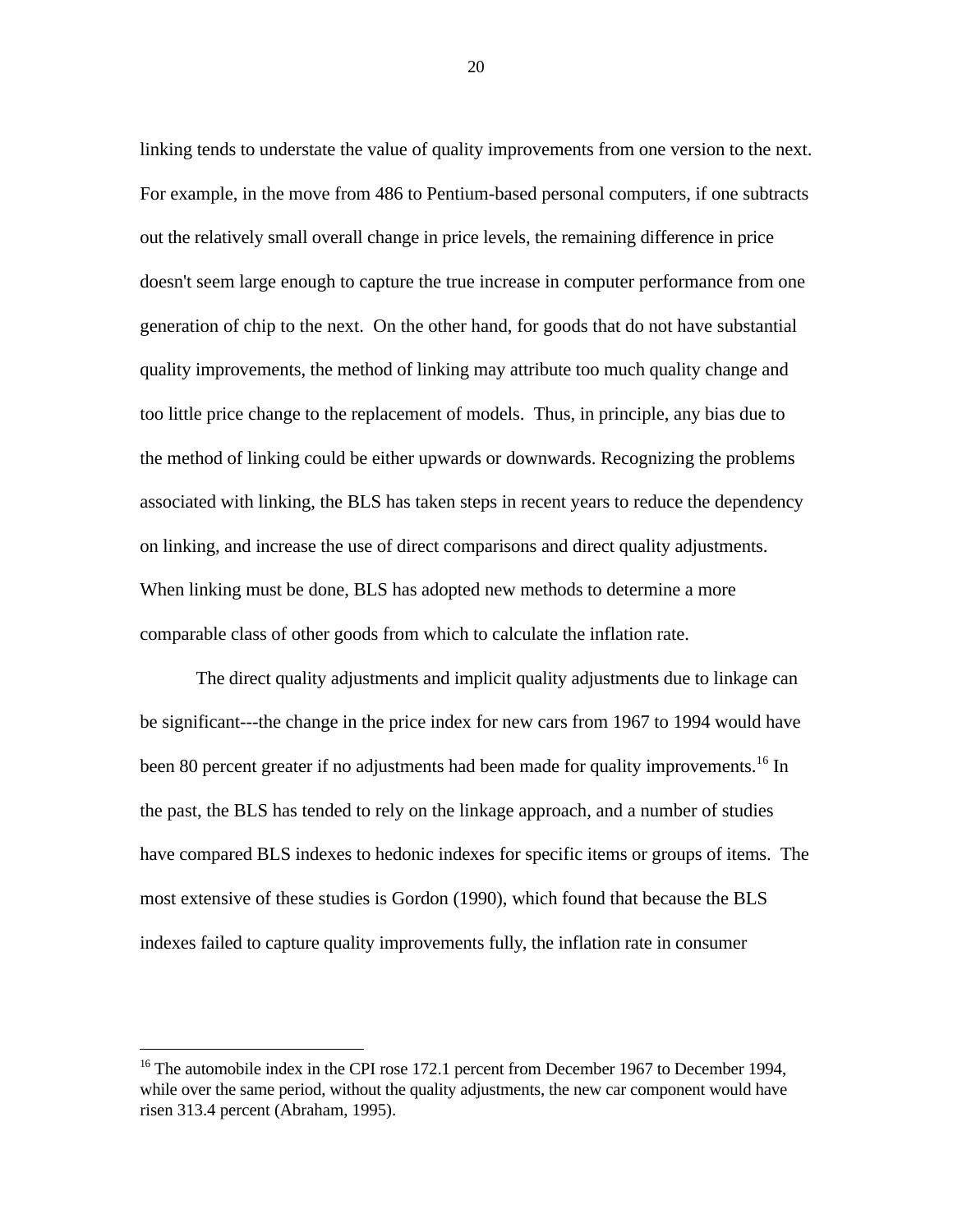durables was biased upward by 1.5 percent per year over the period  $1947-83$ <sup>17</sup> Large upward biases were also found by Berndt, Griliches, and Rappaport (1995) for personal computers and Griliches and Cockburn (1994) for prescription drugs, which were attributed to overreliance on linking. In contrast, Reinsdorf, Liegey, and Stewart (1996) suggest that linking may have led to downward bias for the apparel indexes, at least during 1978-86.

To date, the empirical research on quality bias has been heavily concentrated in durables and apparel. Since researchers choose to focus on sectors for which a problem is perceived, the results from the sectors that have been studied may not necessarily provide a useful guide to sectors that have not been studied. There are many sectors of the CPI, particularly services (including medical services), for which little research has been done that would provide information on the magnitude or, in some cases, even the direction of quality bias.<sup>18</sup> Research on quality changes can be difficult and tedious, and not all quality changes are amenable to hedonic or related procedures. Nevertheless, it would be very useful if researchers could try to fill in some of the gaps.

 $\overline{a}$ 

 $17$  Because the BLS has introduced several improvements to quality adjustment procedures since the beginning of Gordon's study (Reinsdorf, Liegey, and Stewart, 1996), the relevance of his estimate of bias to the current CPI is questionable.

<sup>&</sup>lt;sup>18</sup> Shapiro and Wilcox (1996) provide an interesting case study of improvement in medical treatment of cataracts that is suggestive of large quality bias for medical services.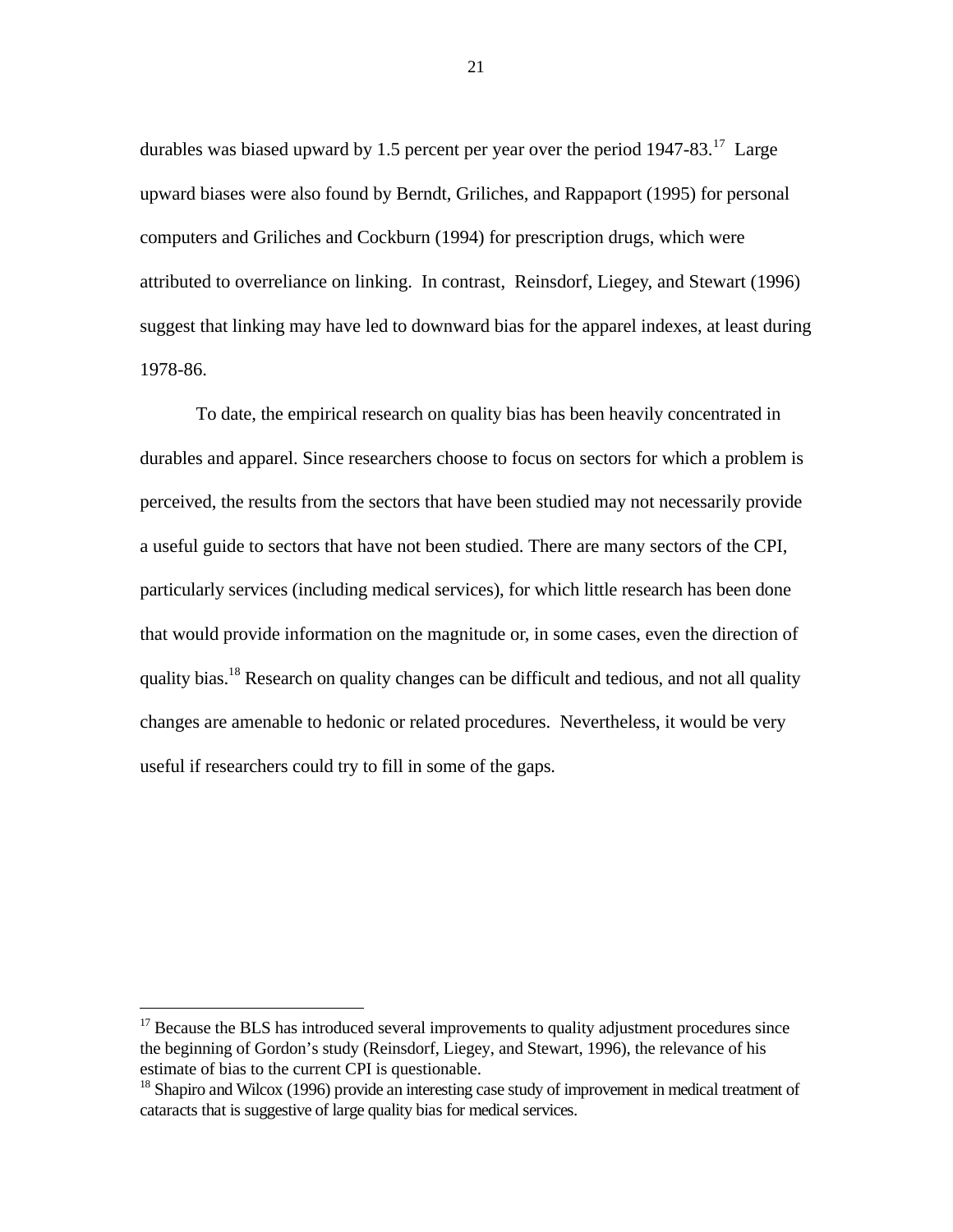#### **New Goods**

Sometimes new goods provide a service similar to an existing good, but with higher quality or a lower price: a generic drug provides the same service as its branded predecessor; a compact disk provides higher quality recorded music than a vinyl record. In other cases, new goods offer an additional variety of choices, but without fundamentally changing the services provided, as happens when new varieties of blue jeans are introduced. Finally, some new goods provide entirely new services that were previously unavailable, like interactive video games or cellular telephones. For the consumer price index, the appearance of new goods presents at least two important problems: bringing new goods into the samples on a timely basis; and accounting for differences in price between new goods and the old goods that provided the same or similar services (Armknecht, Lane, and Stewart, 1994).

One of the purposes of the CPI's periodic sample rotation is to bring new goods into the sample in a timely manner. As discussed earlier, one-fifth of the sample is replaced each year. BLS is planning to change the Point-of-Purchase Survey procedures during the next CPI revision so that more frequent sample replacements could be made as needed for specific categories of items.

The procedure of sample rotation by itself, however, may not appropriately account for improvements to consumer well-being that result from introduction of the new goods. The sample rotation results in a linking of the old and new samples, hence the implicit assumption is that prices in both samples fully reflect quality differences. In some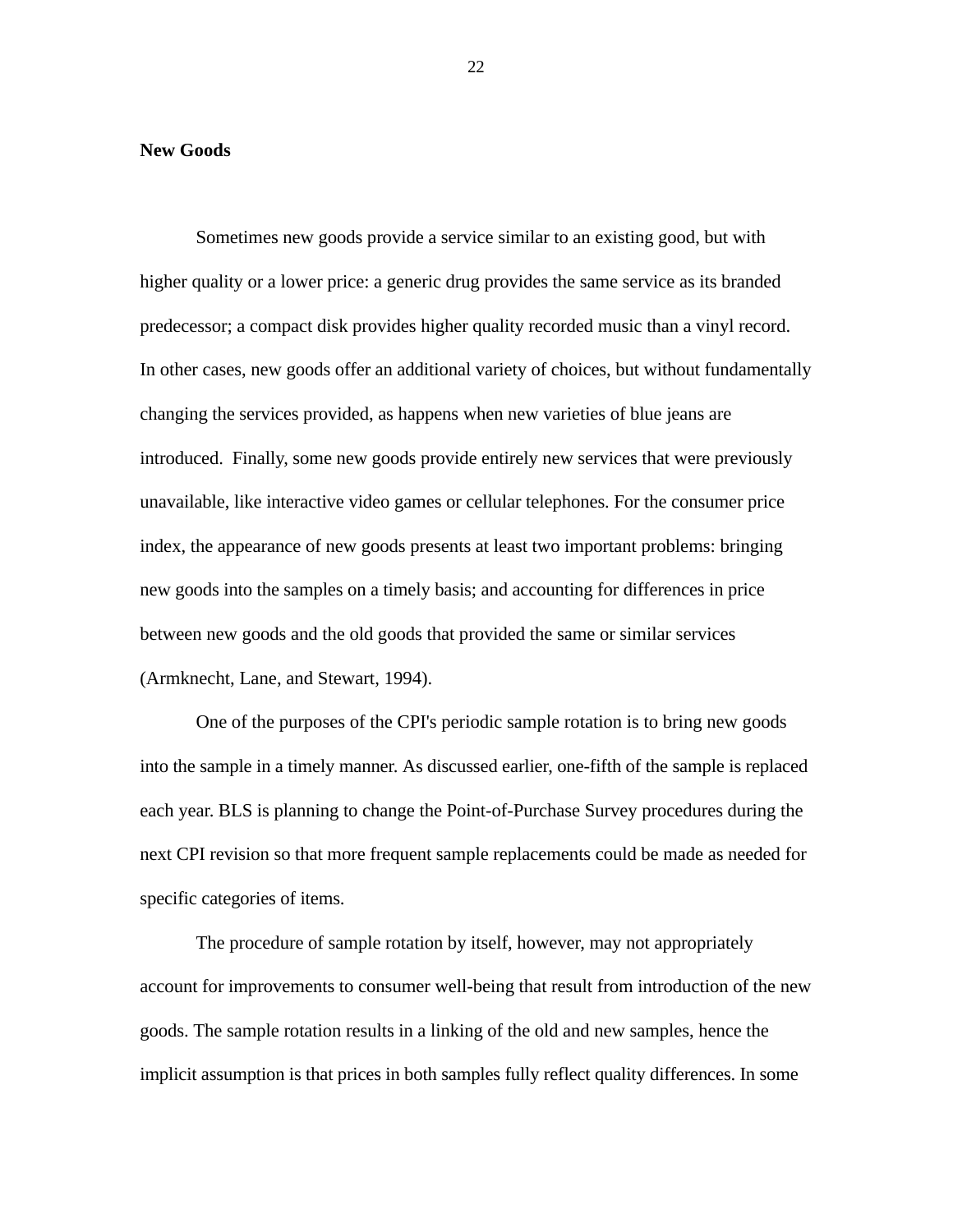cases this assumption may be appropriate, if prices of the old goods fall as a result of direct competition from the new goods. But if the new sample includes items which provide the same services at a cheaper price, or new services that were previously unavailable, and the prices of the old goods do not fall commensurably, then benefits of those improvements will not be fully reflected in the measured price change.

Measurement of the new goods bias appear to be pretty much guesswork at present. Hicks (1940) showed that for consistency with the economic theory of the costof-living index, the consumer's surplus derived from introduction of the new good should be measured by reference to its reservation price. But estimation of reservation prices is a tricky econometric problem. These estimates appear to me to potentially confound several effects. The Hicksian consumer surplus from the introduction is the pure new goods effect, but the introduction of new goods is often immediately followed by significant quality improvements and price declines. Clearly separating the pure effects of new goods from quality change bias and substitution bias is a difficult empirical proposition. Most of the recent estimates of new goods bias in the CPI, including the estimate in the Advisory Commission report, are based on back-of-the-envelope calculations, and it seems possible that some of what is being counted as a new goods effect is also being included in estimates of quality change or substitution. If true, this double-counting would have the effect of overstating the overall upward bias in the CPI.

Several recent papers suggest that the CPI is missing some very large gains in consumer welfare because of the new goods problem. Hausman (1994) studied introduction of new brands of breakfast cereals, estimating the Hicksian consumer surplus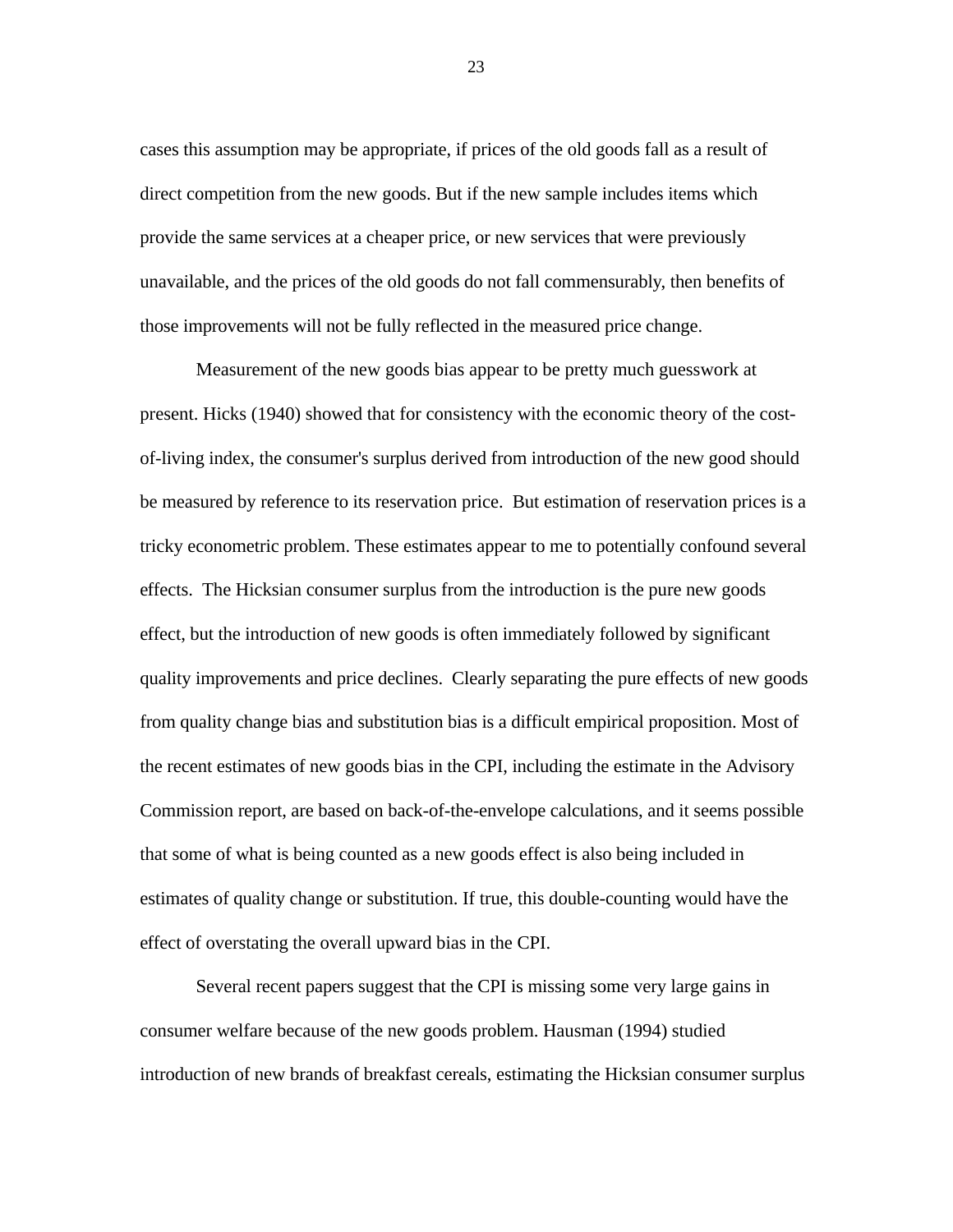directly using econometric estimation of a demand system, and concluded that increases in consumer surplus that are missed by the CPI lead the price index for cereal to be substantially overstated. This finding is surprising for a commodity that is not undergoing major technological improvements.

However, Hausman's method for estimating the reservation prices for the new brands involves extrapolation of the demand functions well outside of the sample region. Nordhaus (1994) analyzed the cost of indoor illumination, and showed that there have been dramatic reductions in the price of light, as measured in lumens, when new technologies (such as compact fluorescent bulbs) are introduced. These product innovations would typically be linked into the CPI as the sample rotation picks up new products, rather than appearing as price declines in an existing product.

On the other hand, many economists have expressed skepticism about possibly exaggerated claims for the importance of new goods. If a new good replaces other close substitutes, it may be implausible to claim that its reservation price is much higher than its market price. If the price of a new good falls dramatically, consumers will tend to apply it to low valued uses (e.g., computers used for playing games, lights left on in unoccupied rooms.) The current state of empirical research has not done much to narrow the set of plausible beliefs about the effects of new goods.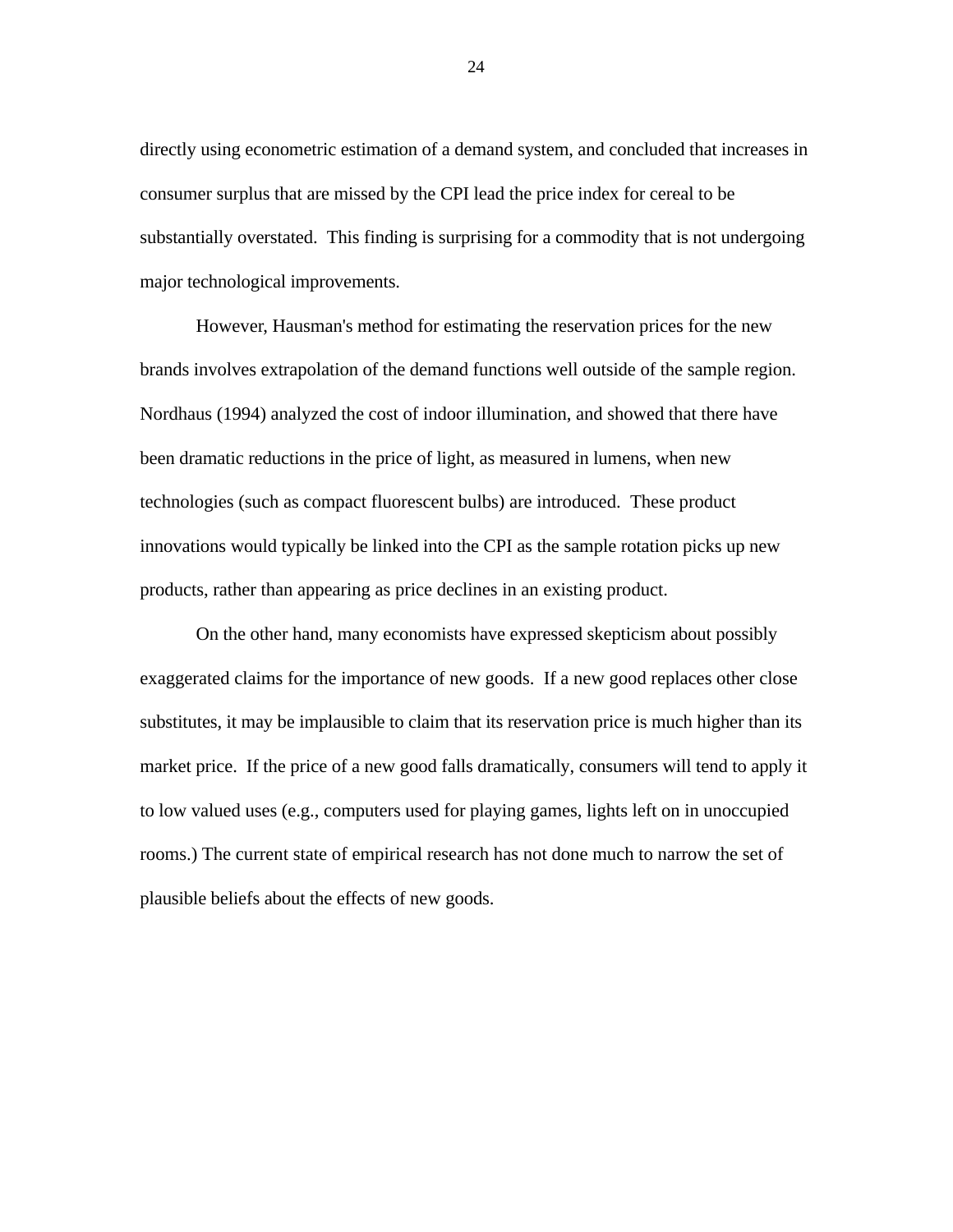## **Concluding Comments**

Besides the various components of CPI bias, other CPI issues deserve our attention and may affect the interpretation and policy uses of the measure. For example, should an escalator intended for a specific demographic group, such as Social Security recipients, reflect the expenditure patterns of that group? The CPI Advisory Commission (1995) has argued not, based on several studies that found little difference between indexes calculated for specific groups. If the basis for this is empirical, however, changes in economic conditions could cause this result to be reversed. Furthermore, the biases themselves could have differing impacts across different demographic groups. In my view, further research is warranted on possible differences of inflation between the elderly and the non-elderly, the poor and the non-poor, and other groups with different expenditure patterns. Another issue is the effects of non-market goods, which affect consumer wellbeing, but are not measured in studies that estimate cost-of-living indexes based on prices of market goods. The purposes for which an index is to be used are clearly relevant in determining how an index is to be defined. For example, Triplett (1983*b*) argued that the usual expenditure-based cost-of-living index may not be the appropriate index for escalation of Social Security benefits and pensions. Others, including Griliches (1995), have questioned the policy of fixed escalation formulas.

The state of knowledge about the substitution and formula biases in the CPI has increased substantially in the last couple of years, and recent changes to BLS procedures have essentially eliminated the formula bias. However, the other categories of CPI bias call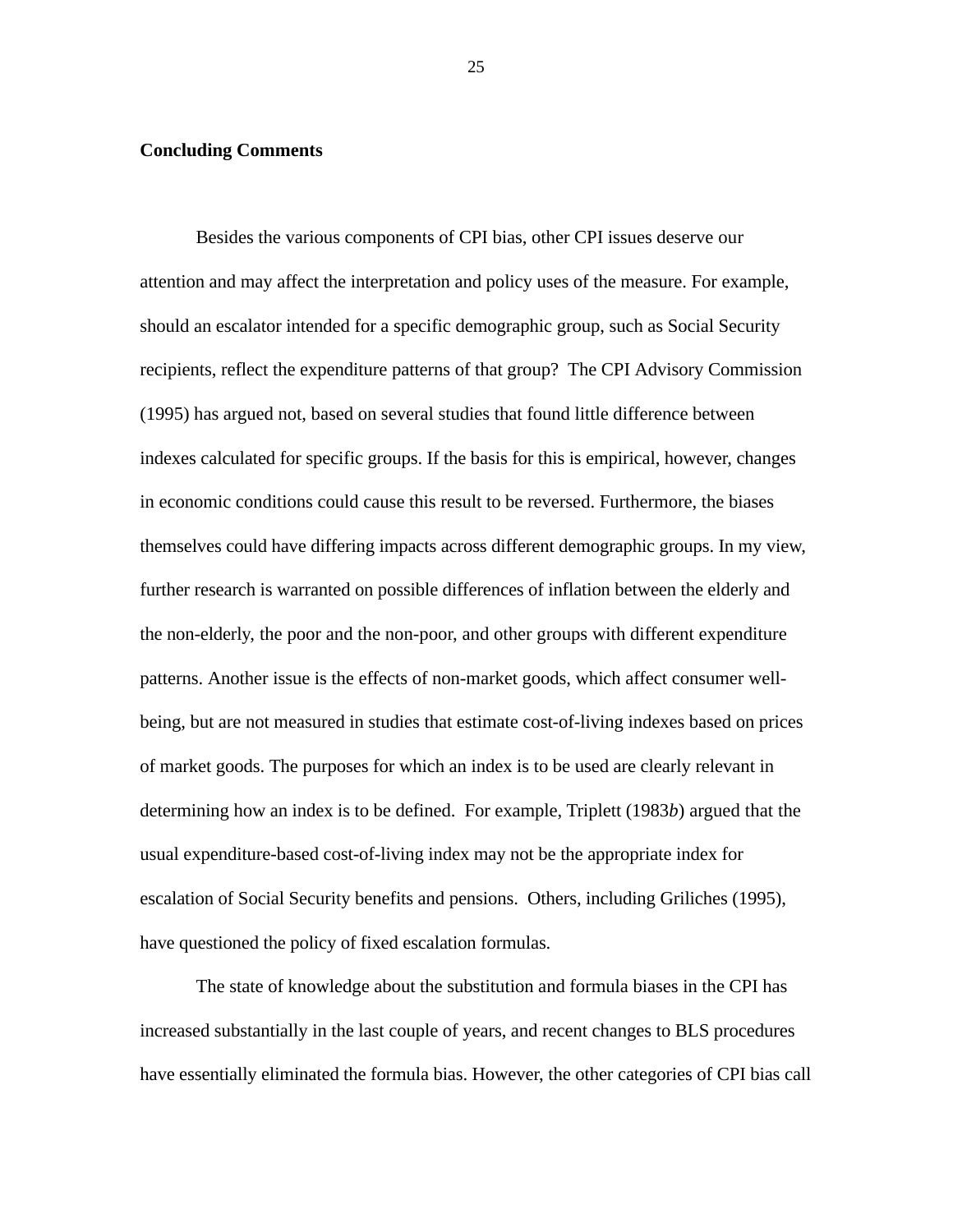out for additional information. Although I have suggested that the net effect of outlet substitution bias may not be large, entry of new firms is a pervasive phenomenon in the retail sector and one that is amenable to further research. Many researchers have tackled parts of the quality adjustment problem, but for selected categories of items. The new goods problem is the least amenable to systematic study, though a number of provocative papers have recently been written.

Perhaps the most encouraging outcome to date is the renaissance of research on price measurement issues. New data sources, such as supermarket scanner data and microdata from retail and trade associations, are providing detailed information that previously was not available. Although confidentiality restrictions have prevented general distribution by BLS of microdata on prices, BLS has policies that allow researchers access to the microdata for specific research projects (de Wolf, 1995). The tough measurement problems associated with quality change and new goods provide ample opportunities for researchers to do significant empirical and theoretical work, which ultimately may lead to improvements in the quality of the price data produced by government agencies. If the advance of a science is constrained by the quality of its measurement, then these are issues that should engage our best researchers.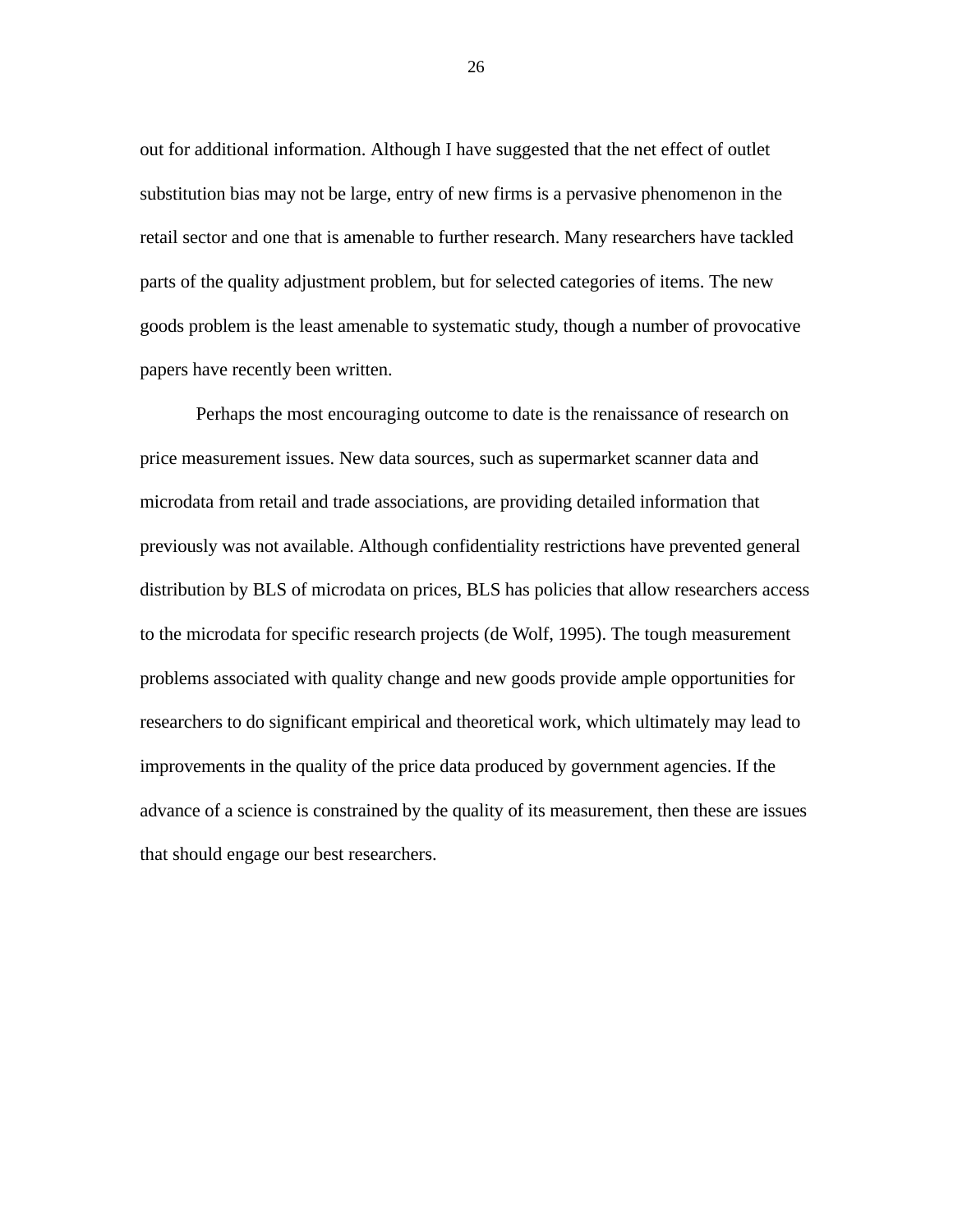# **References**

**Abraham, Katharine G.,** "Prepared Statement." In "Consumer Price Index: Hearings Before the Committee on Finance, United States Senate." Senate Hearing 104- 69, Washington, D.C.: U.S. Government Printing Office, 1995, pp. 107-9.

**Advisory Commission to Study the CPI,** "Toward a More Accurate Measure of the Cost of Living: Interim Report to the Senate Finance Committee," mimeo, Senate Finance Committee, Washington, D.C., 1995.

**Aizcorbe, Ana M., and Patrick C. Jackman,** "The Commodity Substitution Effect in CPI Data, 1982-91." *Monthly Labor Review,* December 1993, *116:*12, 25-33.

**Armknecht, Paul A., Brent R. Moulton, and Kenneth J. Stewart,** "Improvements to the Food at Home, Shelter, and Prescription Drug Indexes in the U.S. Consumer Price Index." Bureau of Labor Statistics Working Paper No. 263, Washington, 1995.

**Armknecht, Paul A., Walter F. Lane, and Kenneth J. Stewart,** "New Products and the U.S. Consumer Price Indexes." In Bresnahan, T. and R.J. Gordon, eds., *The Economics of New Goods.* Forthcoming, 1996.

**Balk, Bert M.,** "On Calculating Cost-of-Living Index Numbers for Arbitrary Income Levels," *Econometrica,* January 1990, *58:*1, 75-92.

**Berndt, Ernst R., Zvi Griliches, and Neal J. Rappaport,** "Econometric Estimates of Price Indexes for Personal Computers in the 1990s," *Journal of Econometrics,* July 1995, *68:*1, 243-68.

**Berry, Steven, James Levinsohn, and Ariel Pakes,** "Automobile Prices in Market Equilibrium," *Econometrica,* July 1995, *63:*4, 841-90.

**Boskin, Michael J.,** "Prepared Statement." In "Consumer Price Index: Hearings Before the Committee on Finance, United States Senate." Senate Hearing 104-69, Washington, D.C.: U.S. Government Printing Office, 1995, pp. 109-15.

**Bradley, Ralph,** "The Use of Scanner Data as a Means to Reduce the Mean Squared Error in the CPI," mimeo, Bureau of Labor Statistics, 1996.

**Braithwait, Steven D.,** "Substitution Bias of the Laspeyres Price Index: An Analysis Using Estimated Cost-of-Living Indexes," *American Economic Review,* March 1980, *70:*1, 64-77.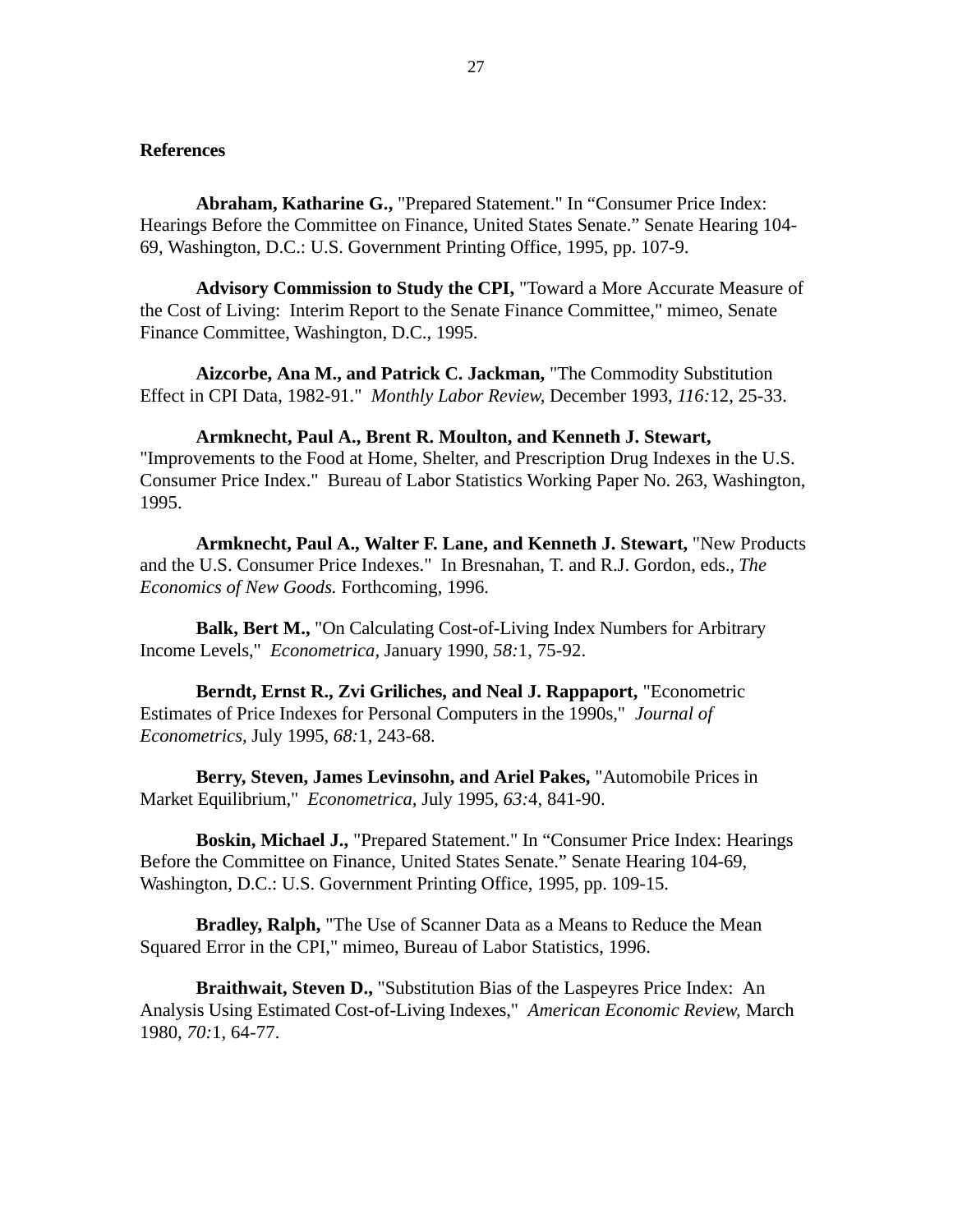**Brown, Deborah J., and Lee F. Schrader,** "Cholesterol Information and Shell Egg Consumption," *American Journal of Agricultural Economics,* August 1990, *72:*3, 548-55.

**Carruthers, A.G., D.J. Sellwood, and P.W. Ward,** "Recent Developments in the Retail Prices Index," *The Statistician,* 1980, *29:*1*,* 1-32.

**Caves, Douglas W., Laurits R. Christensen, and W. Erwin Diewert,** "The Economic Theory of Index Numbers and the Measurement of Input, Output, and Productivity," *Econometrica,* November 1982, *50:*6, 1393-414.

**Congressional Budget Office,** *Is the Growth of the CPI a Biased Measure of Changes in the Cost of Living?* Washington, D.C.: Congressional Budget Office, October 1994.

**Dalén, Jörgen,** "Computing Elementary Aggregates in the Swedish Consumer Price Index," *Journal of Official Statistics,* 1992, *8:*2*,* 129-47.

**Darby, Michael R.,** "Statement." In "Consumer Price Index: Hearings Before the Committee on Finance, United States Senate." Senate Hearing 104-69, Washington, D.C.: U.S. Government Printing Office, 1995, pp. 173-76.

**de Wolf, Virginia A.,** "Researcher Access to Confidential Microdata at the Bureau of Labor Statistics," Proceedings of the Section on Government Statistics American Statistical Association, 1995.

**Diewert, W. Erwin,** "Exact and Superlative Index Numbers," *Journal of Econometrics,* 1976, *4*, 115-145.

**Diewert, W. Erwin,** "Axiomatic and Economic Approaches to Elementary Price Indexes." University of British Columbia Discussion Paper No. 95-01, 1995a.

**Diewert, W. Erwin,** "Prepared Statement." In "Consumer Price Index: Hearings Before the Committee on Finance, United States Senate." Senate Hearing 104-69, Washington, D.C.: U.S. Government Printing Office, 1995b, pp. 115-18.

**Feenstra, Robert C.,** "Exact Hedonic Price Indexes," *Review of Economics and Statistics,* November 1995, *77:*4, 634-53.

**Fixler, Dennis,** "The Consumer Price Index: Underlying Concepts and Caveats," *Monthly Labor Review,* December 1993, *116:*12, 3-12.

**Fixler, Dennis, and Kimberly D. Zieschang,** "Incorporating Ancillary Measures of Process and Quality Change into a Superlative Productivity Index," *Journal of Productivity Analysis,* 1992, *2:*2*,* 245-67.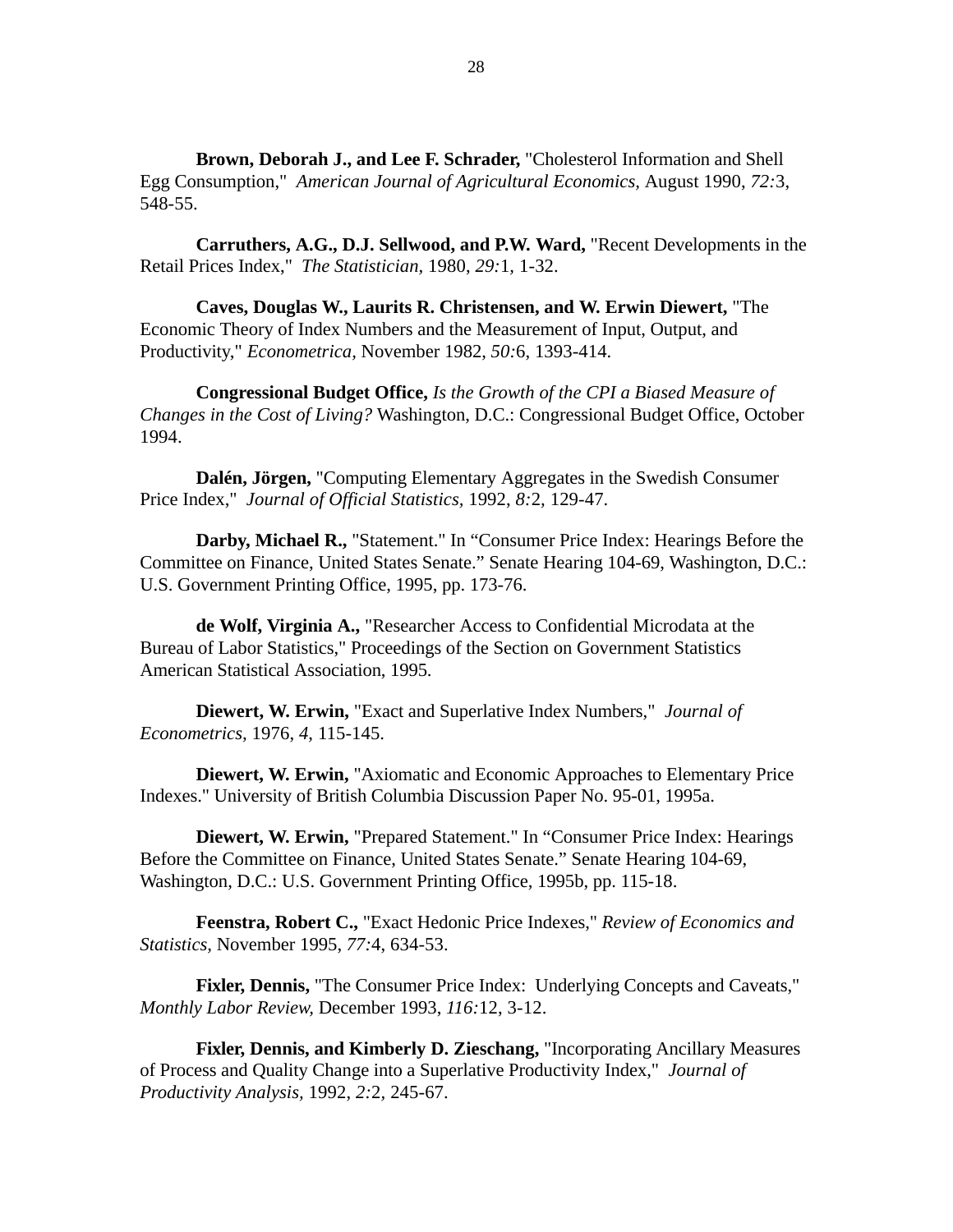**Goldberg, Pinelopi Koujianou,** "Product Differentiation and Oligopoly in International Markets: The Case of the U.S. Automobile Industry," *Econometrica,* July 1995, *63:*4, 891-951.

**Gordon, Robert J.,** *The Measurement of Durable Goods Prices.* Chicago: University of Chicago Press, 1990.

**Gordon, Robert J.,** "Prepared Statement." In "Consumer Price Index: Hearings Before the Committee on Finance, United States Senate." Senate Hearing 104-69, Washington, D.C.: U.S. Government Printing Office, 1995, pp. 122-26.

**Greenspan, Alan,** "Prepared Statement." in U.S. Congress, "Review of Congressional Budget Cost Estimating: Joint Hearing before the House of Representatives Committee on the Budget and the Senate Committee on the Budget." Serial No. 104-1, Washington, D.C.: U.S. Government Printing Office, 1995, pp. 130-49.

**Griliches, Zvi,** "Hedonic Price Indexes and the Measurement of Capital and Productivity: Some Historical Reflections." In Berndt, E.R., and J.E. Triplett, eds., *Fifty Years of Economic Measurement: The Jubilee of the Conference on Research in Income and Wealth.* Chicago: University of Chicago Press, 1990, pp. 185-202.

**Griliches, Zvi,** "Prepared Statement." In "Consumer Price Index: Hearings Before the Committee on Finance, United States Senate." Senate Hearing 104-69, Washington, D.C.: U.S. Government Printing Office, 1995, pp. 129-32.

**Griliches, Zvi, and Iain Cockburn,** "Generics and New Goods in Pharmaceutical Price Indexes," *American Economic Review,* December 1994, *84:*5, 1213-32.

**Hausman, Jerry A.,** "Valuation of New Goods Under Perfect and Imperfect Competition." NBER working Paper No. 4970, 1994; forthcoming in Bresnahan, T. and R.J. Gordon, eds., *The Economics of New Goods*.

**Hicks, John,** "The Valuation of the Social Income," *Econometrica,* August 1940, *7,* 108-24.

**Jorgenson, Dale W.,** "Statement." In "Consumer Price Index: Hearings Before the Committee on Finance, United States Senate." Senate Hearing 104-69, Washington, D.C.: U.S. Government Printing Office, 1995, pp. 36-41.

**Klumpner, Jim,** "Fact and Fancy: CPI Biases and the Federal Budget," *Business Economics,* April 1996, *31:*2, 22-29.

**Lebow, David E., John M. Roberts, and David J. Stockton,** "Monetary Policy and 'The Price Level,'" mimeo, Federal Reserve Board, Washington, D.C., 1994.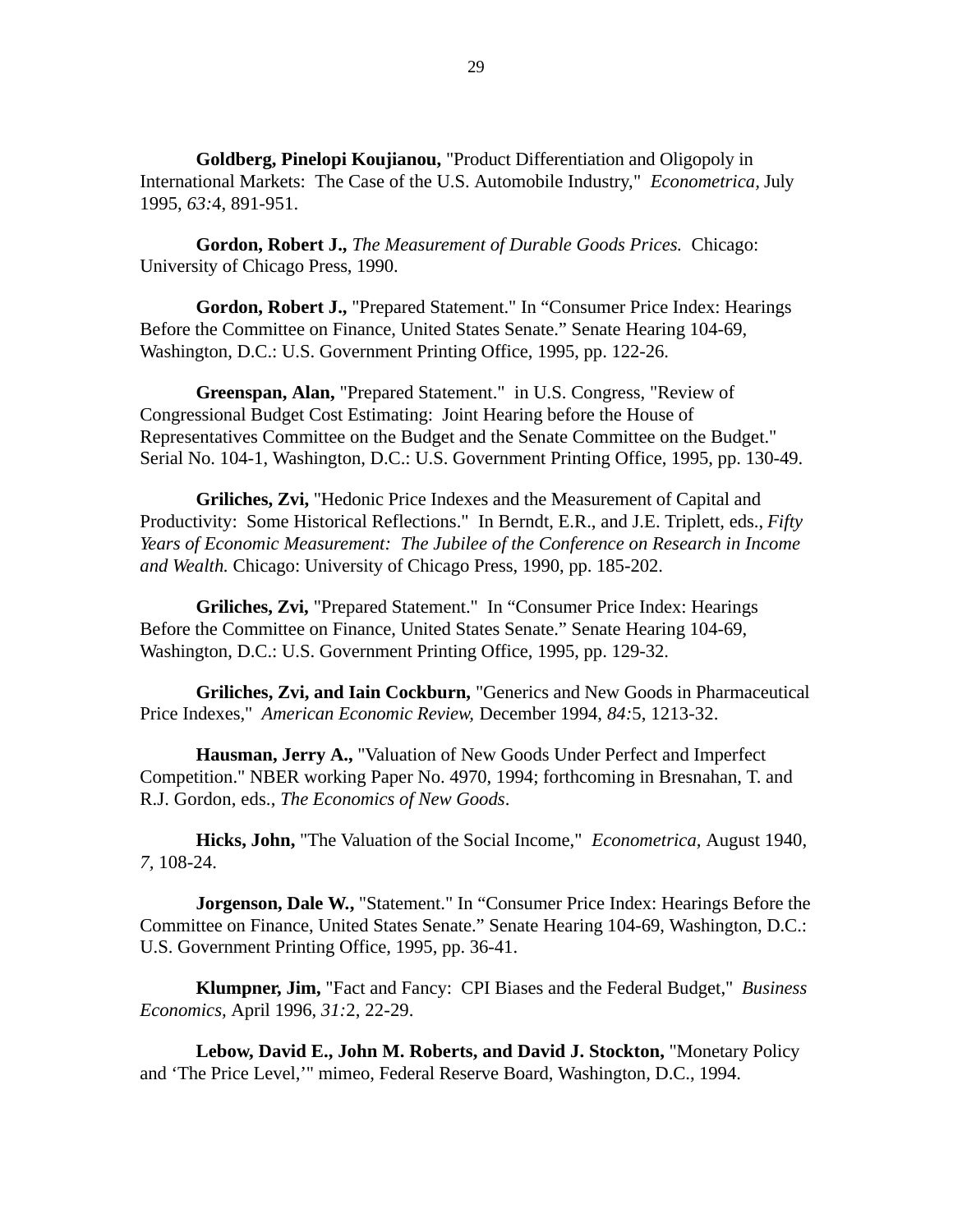Liegey, Paul R., Jr., "Adjusting Apparel Indexes in the Consumer Price Index for Quality Differences." In Foss, M.F., M.E. Manser, and A.H. Young, eds., *Price Measurements and Their Uses,* Chicago: University of Chicago Press, 1993, pp. 209-26.

**MacDonald, James M., and Paul E. Nelson, Jr.,** "Do the Poor Still Pay More? Food Price Variations in Large Metropolitan Areas," *Journal of Urban Economics,* November 1991, *30:*3*,* 344-59.

**Manser, Marilyn E., and Richard J. McDonald,** "An Analysis of Substitution Bias in Measuring Inflation, 1959-85," *Econometrica,* 56:4, July 1988, 909-30.

**McClelland, Robert,** "Evaluating Formula Bias in Various Indexes Using Simulations," mimeo, Bureau of Labor Statistics, 1996.

**Moulton, Brent R.,** "Basic Components of the CPI: Estimation of Price Changes," *Monthly Labor Review,* December 1993, *116:*12, 13-24.

**Moulton, Brent R.,** "Estimation of Elementary Indexes of the Consumer Price Index," mimeo, Bureau of Labor Statistics, 1996.

**Moulton, Brent R., and Smedley, Karin E.,** "A Comparison of Estimators for Elementary Aggregates of the CPI," mimeo, Bureau of Labor Statistics, 1995.

**Nordhaus, William D.,** "Do Real Output and Real Wage Measures Capture Reality? The History of Lighting Suggests Not." Cowles Foundation Discussion Paper No. 1078, 1994; forthcoming in Bresnahan, T. and R.J. Gordon, eds., *The Economics of New Goods*.

**Pakes, Ariel,** "Statement." In "Consumer Price Index: Hearings Before the Committee on Finance, United States Senate." Senate Hearing 104-69, Washington, D.C.: U.S. Government Printing Office, 1995, pp. 44-48.

**Randolph, William C.,** "Housing Depreciation and Aging Bias in the Consumer Price Index," *Journal of Business and Economic Statistics,* July 1988, *6:*3, 359-71.

**Reinsdorf, Marshall,** "The Effect of Outlet Price Differentials in the U.S. Consumer Price Index." In Foss, M.F., M.E. Manser, and A.H. Young, eds., *Price Measurements and Their Uses,* Chicago: University of Chicago Press, 1993, pp. 227-54.

**Reinsdorf, Marshall,** "Price Dispersion, Seller Substitution, and the U.S. CPI." Working Paper No. 252, Washington, Bureau of Labor Statistics, 1994.

**Reinsdorf, Marshall,** "Constructing Basic Component Indexes for the U.S. CPI from Scanner Data: A Test Using Data on Coffee." Working Paper No. 277, Bureau of Labor Statistics, 1996.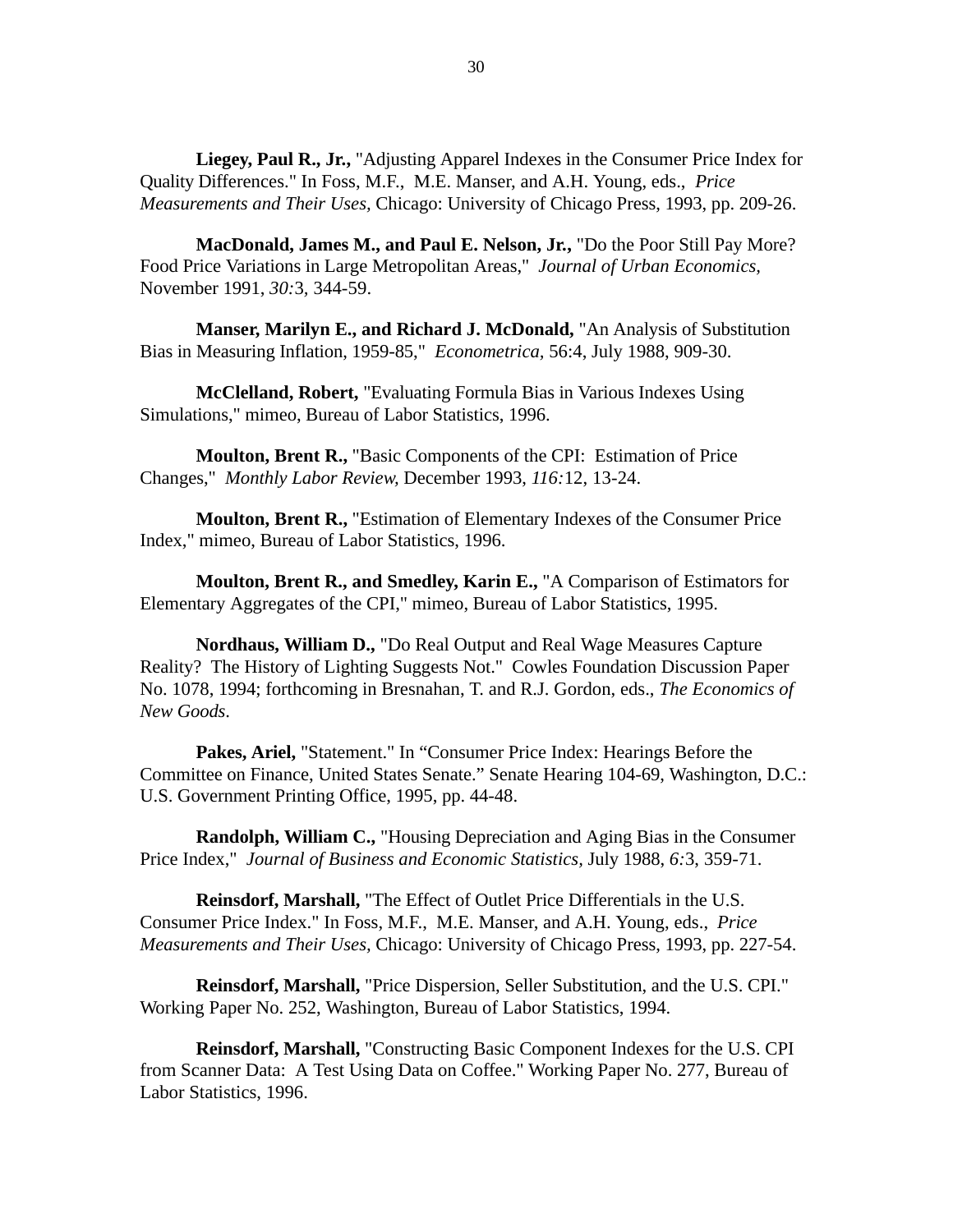**Reinsdorf, Marshall, Paul Liegey, and Kenneth Stewart,** "New Ways of Handling Quality Change in the U.S. Consumer Price Index." Working Paper No. 276, Bureau of Labor Statistics, 1996.

**Reinsdorf, Marshall, and Brent R. Moulton,** "The Construction of Basic Components of Cost of Living Indexes." BLS working paper no. 261, 1995; forthcoming in Bresnahan, T. and R.J. Gordon, eds., *The Economics of New Goods*.

**Shapiro, Matthew D., and David W. Wilcox,** "Causes and Consequences of Imperfections in the Consumer Price Index," mimeo, University of Michigan, 1996; forthcoming in *NBER Macroeconomics Annual 11.*

**Stigler, George,** ed., *The Price Statistics of the Federal Government. Report to the Office of Statistical Standards, Bureau of the Budget.* New York: National Bureau of Economic Research, 1961.

**Szulc, Bohdan J.,** "Linking Price Index Numbers." In Diewert, W.E. and C. Montmarquette, eds., *Price Level Measurement: Proceedings from a Conference Sponsored by Statistics Canada,* Ottawa: Statistics Canada, 1983, pp. 537-66.

**Triplett, Jack E.,** "Concepts of Quality in Input and Output Price Measures: A Resolution of the User Value–Resource Cost Debate." In Foss, M.F., ed., *The U.S. National Income and Product Accounts: Selected Topics,* Chicago: University of Chicago Press, 1983a, pp. 269-311.

**Triplett, Jack E.,** "Escalation Measures: What is the Answer? What is the Question?." In Diewert, W.E. and C. Montmarquette, eds., *Price Level Measurement: Proceedings from a Conference Sponsored by Statistics Canada,* Ottawa: Statistics Canada, 1983b, pp. 457-87.

**Triplett, Jack E.,** "Hedonic Methods in Statistical Agency Environments: An Intellectual Biopsy." In Berndt, E.R., and J.E. Triplett, eds., *Fifty Years of Economic Measurement: The Jubilee of the Conference on Research in Income and Wealth,* Chicago: University of Chicago Press, 1990, pp. 207-33.

**U.S. Senate,** "Consumer Price Index: Hearings before the Committee on Finance, United States Senate." Senate Hearing 104-69, Washington, U.S. Government Printing Office, 1995.

**Wynne, Mark A., and Fiona D. Sigalla,** "The Consumer Price Index," *Federal Reserve Bank of Dallas Economic Review,* Second Quarter 1994, 1-22.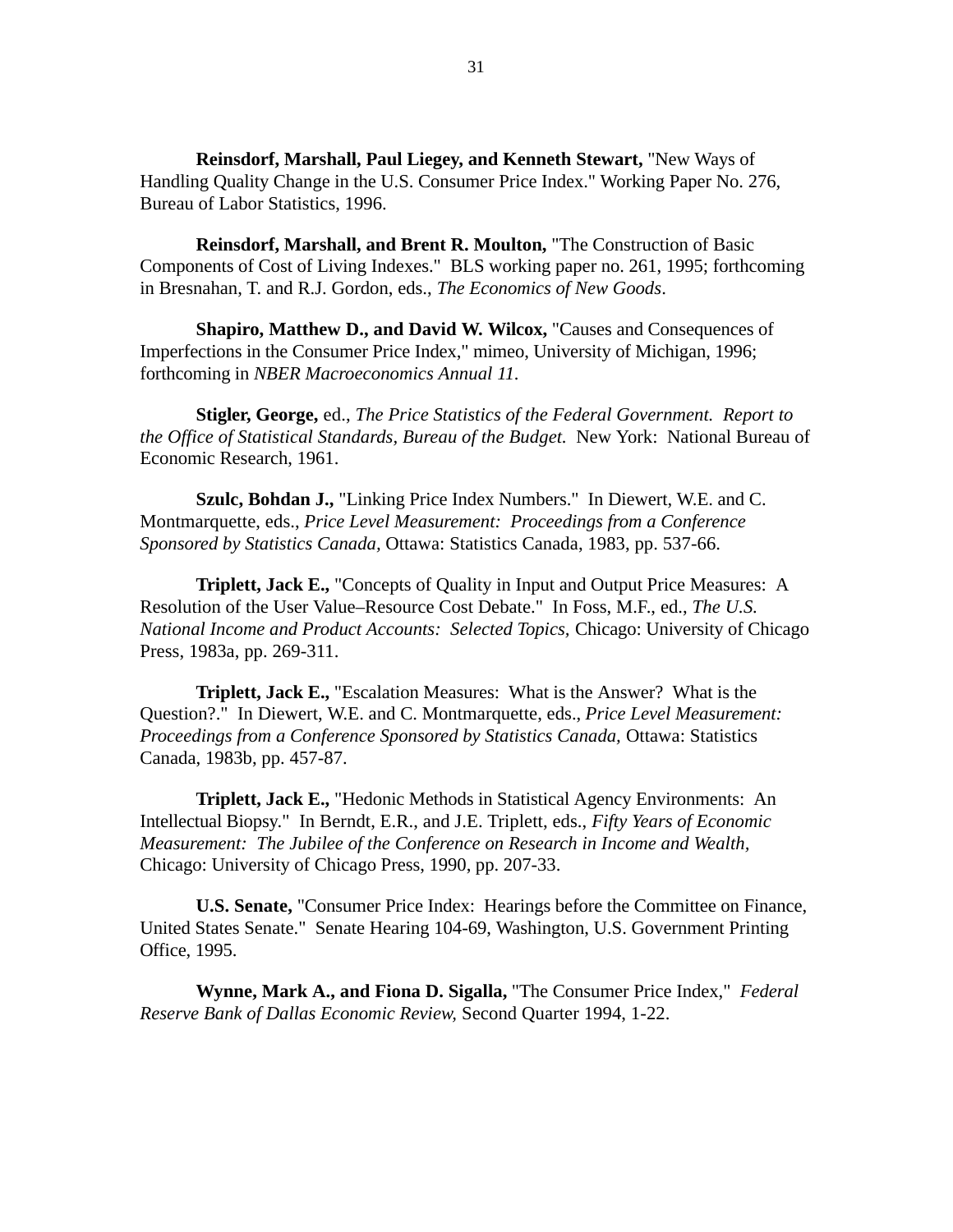*Table 1.*

**Recent Estimates of Bias in the U.S. Consumer Price Index**

| Author(s)                                   | <b>Point Estimate</b> | <b>Interval Estimate</b> |
|---------------------------------------------|-----------------------|--------------------------|
|                                             |                       |                          |
| Advisory Commission to Study the CPI (1995) | 1.0                   | $0.7 - 2.0$              |
| Michael Boskin (1995)                       | 1.5                   | $1.0 - 2.0$              |
| Congressional Budget Office (1995)          |                       | $0.2 - 0.8$              |
| Michael R. Darby (1995)                     | 1.5                   | $0.5 - 2.5$              |
| W. Erwin Diewert (1995b)                    |                       | $1.3 - 1.7$              |
| Robert J. Gordon (1995)                     | 1.7                   |                          |
| Alan Greenspan (1995)                       |                       | $0.5 - 1.5$              |
| Zvi Griliches (1995)                        | 1.0                   | $0.4 - 1.6$              |
| Dale W. Jorgenson (1995)                    | 1.0                   | $0.5 - 1.5$              |
| Jim Klumpner (1996)                         |                       | $0.3 - 0.5$              |
| Lebow, Roberts, and Stockton (1994)         |                       | $0.4 - 1.5$              |
| Ariel Pakes (1995)                          | 0.8                   |                          |
| Shapiro and Wilcox (1996)                   | 1.1                   | $0.7 - 1.6$              |
| Wynne and Sigalla (1994)                    | less than 1.0         |                          |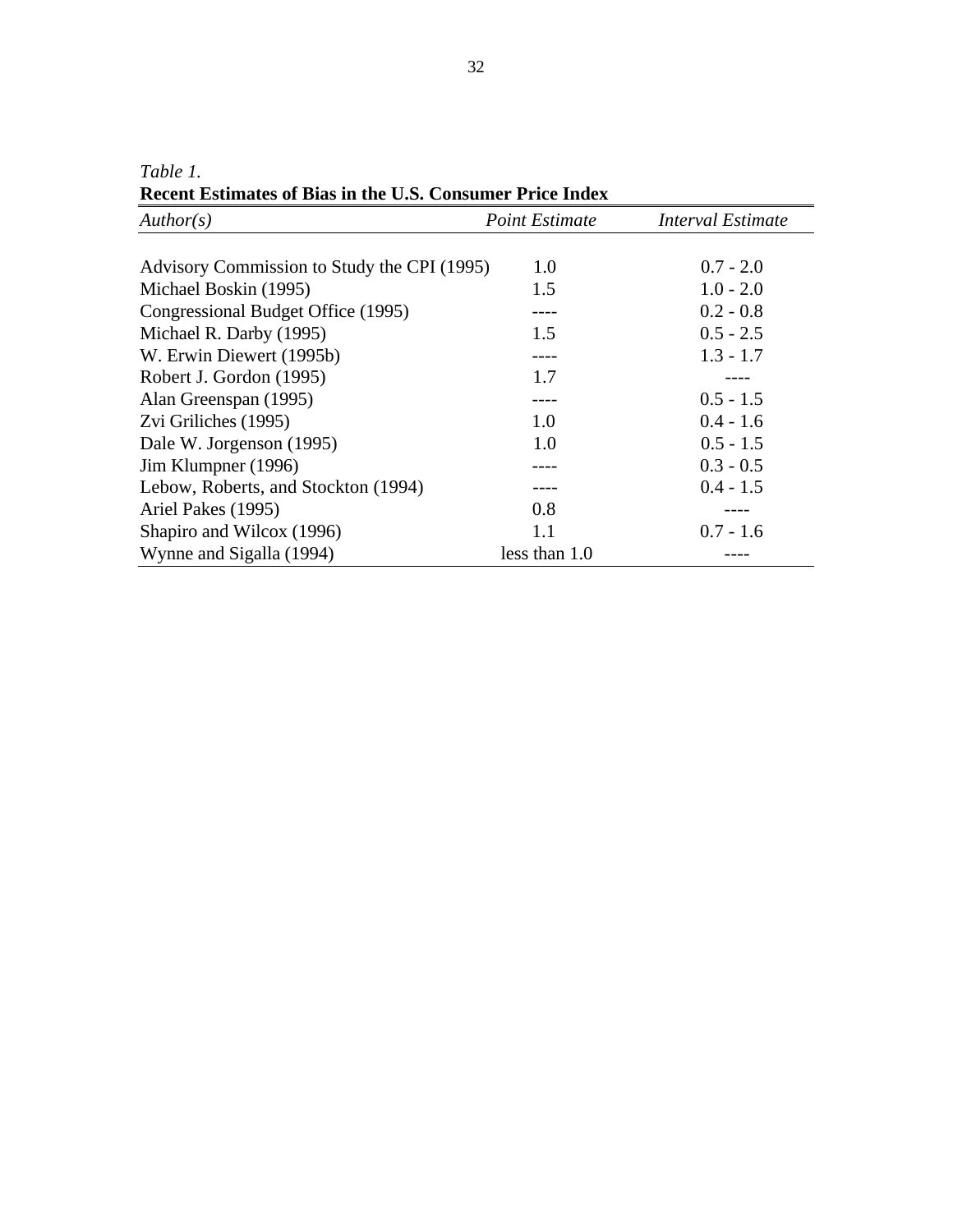| Expenditure category            | Relative Importance |
|---------------------------------|---------------------|
|                                 |                     |
| Food and Beverages              | 17.3                |
| Housing                         | 41.3                |
| Apparel and Upkeep              | 5.5                 |
| Transportation                  | 17.0                |
| <b>Medical Care</b>             | 7.4                 |
| Entertainment                   | 4.4                 |
| <b>Other Goods and Services</b> | 7.1                 |
| Total                           | 100.0               |
| Commodities                     | 42.9                |
| <b>Services</b>                 | 57.1                |
| Total                           | 100.0               |

| Table 2.                                                         |
|------------------------------------------------------------------|
| <b>Relative Importance of U.S. CPI Categories, December 1995</b> |

*Note:* Relative importance is based on share of consumer out-of-pocket expenditures during 1982-84, updated by price change through December 1995.